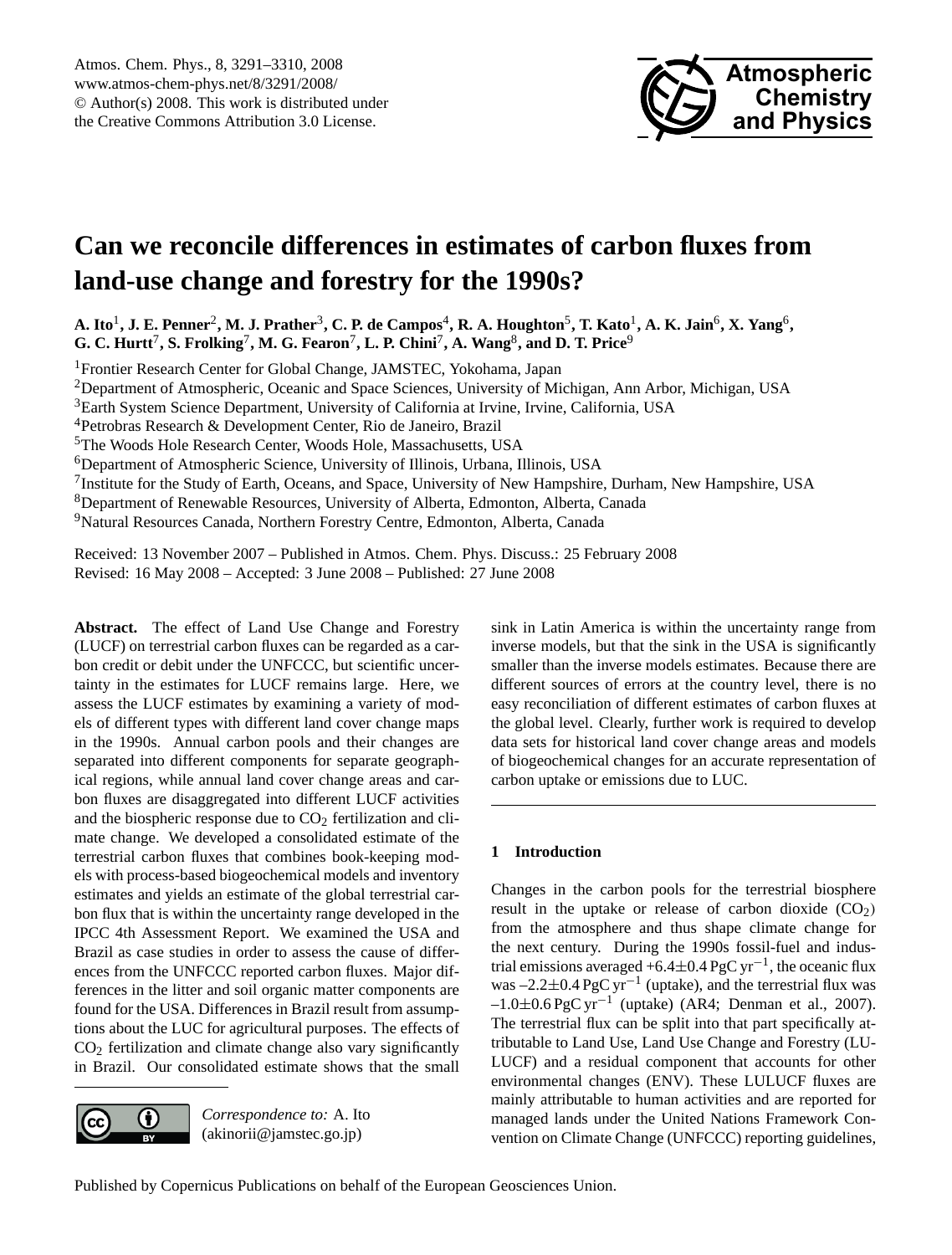although LULUCF inevitably contains a component due to ENV changes (for this reason sinks from forest management were reduced by 85% and capped under the Kyoto protocol). Managed land is used in the IPCC guidelines for land where human interventions and practices have been applied to perform production, ecological or social functions (IPCC, 2003, 2006). Over the past two decades, tropical deforestation has been the dominant component of the global LUCF  $CO<sub>2</sub>$  flux, which excludes the  $CO<sub>2</sub>$  fluxes from agricultural practices (Denman et al., 2007). Since the global  $CO<sub>2</sub>$  flux from agricultural land use practices is much smaller than that from LUCF (UNFCCC, 2005, 2007), tropical deforestation is also the dominant component of LULUCF. The residual terrestrial flux can be associated with a wide range of environmental changes which include climate change (water and temperature), disease outbreaks, added nutrients  $(CO<sub>2</sub>)$  and nitrates), pollution damage  $(O_3)$ , and re-growth of vegetation in natural (unmanaged) land that is not included under the UNFCCC reporting guidelines for LULUCF. Interpretation of the guidelines needs cautions. For instance, the Intergovernmental Panel on Climate Change (IPCC) and Food and Agriculture Organization (FAO) definitions and methodologies differ slightly as discussed in the IPCC Special Report on LULUCF (IPCC, 2000). In many cases these ENV fluxes may be indirectly attributed to human activities. As seen from the uncertainties above, it is difficult to separate LUCF and ENV emissions (House et al., 2003), much less to attribute national ENV fluxes.

Quantifying the net emissions from terrestrial sources is particularly important for meeting climate stabilization goals, since individual countries can be given carbon credit or debits for LULUCF uptake and emissions for "managed lands" under the UNFCCC. These countries compile national greenhouse gas inventory data (e.g., Brazil Ministry of Science and Technology, 2004; US Environmental Protection Agency, 2007) which are reported to the UNFCCC and archived in the UNFCCC database (UNFCCC, 2005, 2007). Net Global Warming Potential (GWP) weighted  $CO<sub>2</sub>$  fluxes of  $CO<sub>2</sub>$ , CH<sub>4</sub> and N<sub>2</sub>O for LULUCF in the 1990s as reported to the UNFCCC were  $-0.22 \text{Pg C yr}^{-1}$  and  $-0.08 \text{Pg C yr}^{-1}$ for the USA and the 15 Annex I European countries, respectively (UNFCCC, 2007). This uptake offsets roughly 12% and 7% of these countries' emissions from fossil fuel use and cement manufacture, respectively. Scientific uncertainty in such LULUCF emissions remains large (Prather et al.,  $2008<sup>1</sup>$  $2008<sup>1</sup>$  $2008<sup>1</sup>$ ).

The reported flux of only  $CO<sub>2</sub>$  from LULUCF for the Annex I less Russia (Annex I-R) countries from the UN-FCCC database is of order –0.35 PgC yr<sup>-1</sup> while estimates based on three LUC data bases for cropland conversion (Ramankutty and Foley, 1998, 1999; Klein Goldewijk, 2001; Houghton, 2003) together with a carbon-cycle model using observed temperatures and  $CO<sub>2</sub>$  concentrations (Jain and Yang, 2005) had fluxes from LUC varying between –0.1 and +0.1 PgC yr<sup>-1</sup> during this period (Prather et al., 2008). The differences between the UNFCCC-reported fluxes and those of the carbon cycle model are significantly larger than the uncertainty range determined by a sensitivity study that varied the carbon-cycle parameters that control the amount of ocean and land uptake (Prather et al., 2008). The key question here is whether the official reporting and the carbon cycle models are including the same terrestrial components and LULUCF activities with the same definitions. The UNFCCC-reporting meets a political need for responsibility of reporting, but verification of these  $CO<sub>2</sub>$  fluxes is not yet available (e.g. US Environmental Protection Agency, 2007). Thus, it is important to determine the causes of such differences.

Carbon cycle models show a wide range in net  $CO<sub>2</sub>$  emissions associated with LUC activities due to the inclusion of different processes (McGuire et al., 2001). The range encompasses the result from the carbon-cycle model developed by Jain and Yang (2005) using the same land cover change data set (Ramankutty and Foley, 1998, 1999). Differences in the magnitudes of the modeled LUC fluxes are increased when different historical land cover databases (Houghton and Hackler, 1999; Houghton, 2003) are used (Jain and Yang, 2005). Especially, large model differences exist in the tropics, where there are no reliable observations of gross LUC areas (House et al., 2003). The methods used to estimate the terrestrial carbon fluxes include inverse models, bottom-up inventories and carbon cycle models. Inverse models directly solve for the net flux of  $CO<sub>2</sub>$  from large continental-scale regions, have large uncertainties, and are not able to associate the net fluxes with particular processes. Recent results from inversion models indicate a weak net Northern Hemisphere uptake  $(-1.5 \text{PgC yr}^{-1})$  and smaller net emissions in the tropics  $(0.1 \text{PgC yr}^{-1})$  for 1992–1996 (Stephens et al., 2007). Bottom-up inventories, such as those used by the UN-FCCC, do not always include all processes. Some carbon cycle models, i.e. the so called book-keeping approach, only account for some types of LUCF (e.g. Houghton, 2003; de Campos et al., 2005) while others account for ocean uptake and possible environmental effects (e.g. climate change and CO<sup>2</sup> concentration increase), as well as LUC (e.g. McGuire et al., 2001; House et al., 2003; Friedlingstein et al., 2006). The differences in carbon fluxes between top-down inversion estimates and bottom-up model studies are consistent with estimates due to environmental changes from processbased carbon cycle models, but the latter have been criticized since they do not account for residual terrestrial sinks due to agricultural land management, and export of wood products, nor do they account for transport of carbon from land areas to ocean via rivers (House et al., 2003). In general, the mean response of forest net primary productivity to elevated  $CO<sub>2</sub>$  from six dynamic global vegetation models based on a standard photosynthesis model (Cramer et al., 2001)

<span id="page-1-0"></span><sup>&</sup>lt;sup>1</sup> Prather, M., Penner, J. E., Fuglestvedt, J. S., et al.: From human activities to climate change: Uncertainties in the causal chain, in preparation, 2008.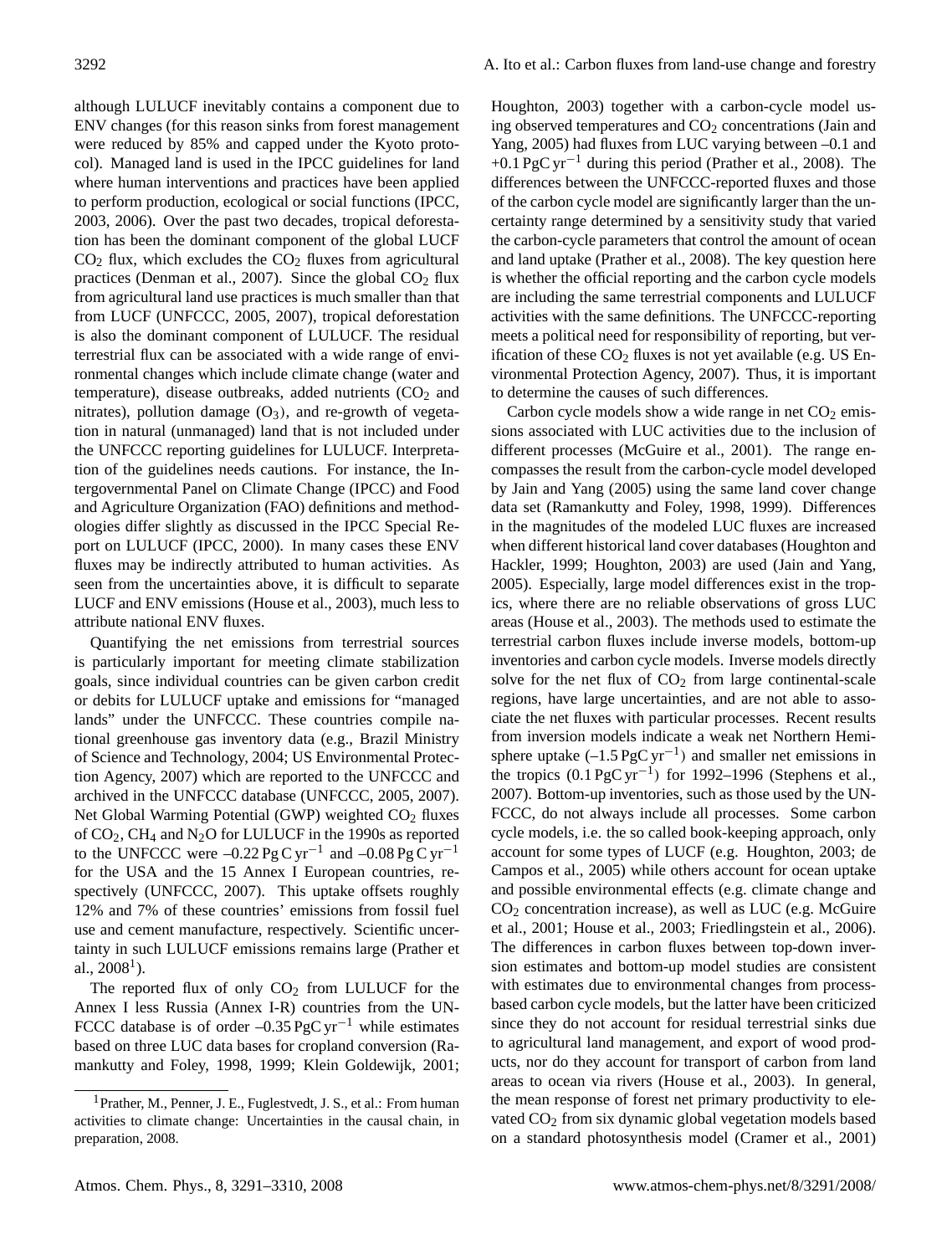is in good agreement with that from measurements at forest sites (Norby et al., 2005), although comparisons of predicted aboveground carbon uptake with regional-scale forest inventory measurements imply that conventional biogeochemical formulations of plant growth (Farquhar et al., 1980) overestimate the response of plants to rising  $CO<sub>2</sub>$  levels in forests (Albani et al., 2006).

Houghton and Ramakrishna (1999) have reviewed some of the first emissions inventories from non-Annex I counties and showed that there were significant discrepancies between the data used in the emissions inventories and the data available in international surveys. The disparity of results between the estimated emissions reported to the UNFCCC and modeling approaches such as the carbon cycle models used by McGuire et al. (2001) may be caused by the definition of "managed lands" used by the UNFCCC, by differences in the estimated carbon pools, carbon pool changes, or areas involved in LUC, or even by processes such as  $CO<sub>2</sub>$  fertilization which are as yet poorly quantified. Here, we seek to understand the difference in net carbon emissions from different land cover change data sets and from different methods of calculating such changes.

This paper focuses on LUCF emissions and evaluates a wide range of models and data sets, ranging from the UN-FCCC national reporting via the National Greenhouse Gas Inventory Program (NGGIP), to research-level tools. We particularly aim to reconcile the differences with estimates used by the UNFCCC. First we examine differences in estimates at the global scale. Since individual countries are allowed to use different methods to estimate the carbon flux from LU-LUCF based on the IPCC guidelines, a careful reading of the national reports and auxiliary materials is required to interpret the estimates for carbon pools, carbon pool changes, and land cover change areas from individual countries in the UNFCCC data base. Here, we focus on two countries as case studies. The USA is chosen because of the large LUC in the past and the disparity between the detailed inventory-based estimates (Woodbury et al., 2007) and the model-based estimates (Houghton et al., 1999; Hurtt et al., 2002; Houghton, 2003). In addition, Brazil is chosen because of recent estimates of large area changes in land use and because of the ongoing negotiations on a mechanism of positive incentives for Reducing Emissions from Deforestation and Degradation (REDD) initiated at the request of several forest-rich developing countries (Gullison et al., 2007; Oliveira et al., 2007). We concentrate our efforts on the period since 1990 when the UNFCCC data sets began. We note that the year 1990 is used as a reference year for the Kyoto protocol including the Clean Development Mechanism (Schulze et al., 2003). In the following, section 2 briefly describes the different land cover change and carbon flux data sets. Sections 3.1–3.3 show comparisons between different data sets at the global or near-global level, while Sect. 3.4 presents the two case studies for the USA and Brazil. Specific issues that we will address for a quantitative interpretation of the USA data in terms of differences in LUCF emissions include (1) the soil organic carbon (SOC) pools, (2) the effects of including fire suppression, and (3) the discrepancies in the amount of sinks between bottom-up and top-down estimates. Specific issues that we will focus on for the Brazilian data with regard to differences in LUCF emissions include (1) the land-use changes areas, (2) the origin and fate of carbon released into the atmosphere, and (3) the discrepancies in the inter-annual variability between bottom-up and top-down estimates. Section 4 presents a summary of our findings.

# **2 Materials and methods**

In order to compare available estimates of carbon fluxes from LUCF, we gathered disaggregated data from different LUCF activities and carbon pools. These data are analyzed and compared in Sect. 3. Here, we describe the data sets used in this study. We examine six different data sets of LUC areas (LUC; Table 1) and seven estimates of carbon fluxes (EMI; Table 2). Each data set provides estimates for the 1990s. Consolidated carbon fluxes are constructed from six of the modeled estimates (EMI1, 3, 4, 5, 6, and 7) for the USA and five are used to make a consolidated estimate for Latin America. We also constructed a consolidated estimate of global terrestrial carbon fluxes.

# 2.1 Land cover change area

Afforestation and reforestation (AR) activities refer to the conversion of non-forested land to a forested state according to the IPCC guidelines (2003). Afforestation means the human-induced conversion of lands that previously have not supported forests for more than 50 years at the time of conversion; reforestation refers to the conversion of lands that have supported forests within the last 50 years and where the original forest product has been replaced with a different one (Brown et al., 1986). The use of estimates for the individual gains and losses of carbon from terrestrial ecosystems rather than net land use emission data is important because AR causes a gradual gain in carbon stocks for many decades, while deforestation causes a rapid loss in carbon stocks. Since inventory methodologies for estimating emissions and removal of  $CO<sub>2</sub>$  from afforestation and reforestation are identical, the two activities can be treated as one for reporting and accounting purposes under the Kyoto Protocol. It is, however, important for modeling the carbon cycle to separate reforestation (continuous cycles of harvest and replanting), because the carbon dynamics are different (e.g. Krankina et al., 2002; Ramankutty et al., 2007). Further, it is crucial to distinguish regions where large area fractions are occupied by regrowing secondary forest from regions dominated by undisturbed mature forest (Houghton et al., 2000; Hurtt et al., 2002), because the accumulation rate of carbon into the terrestrial biosphere varies substantially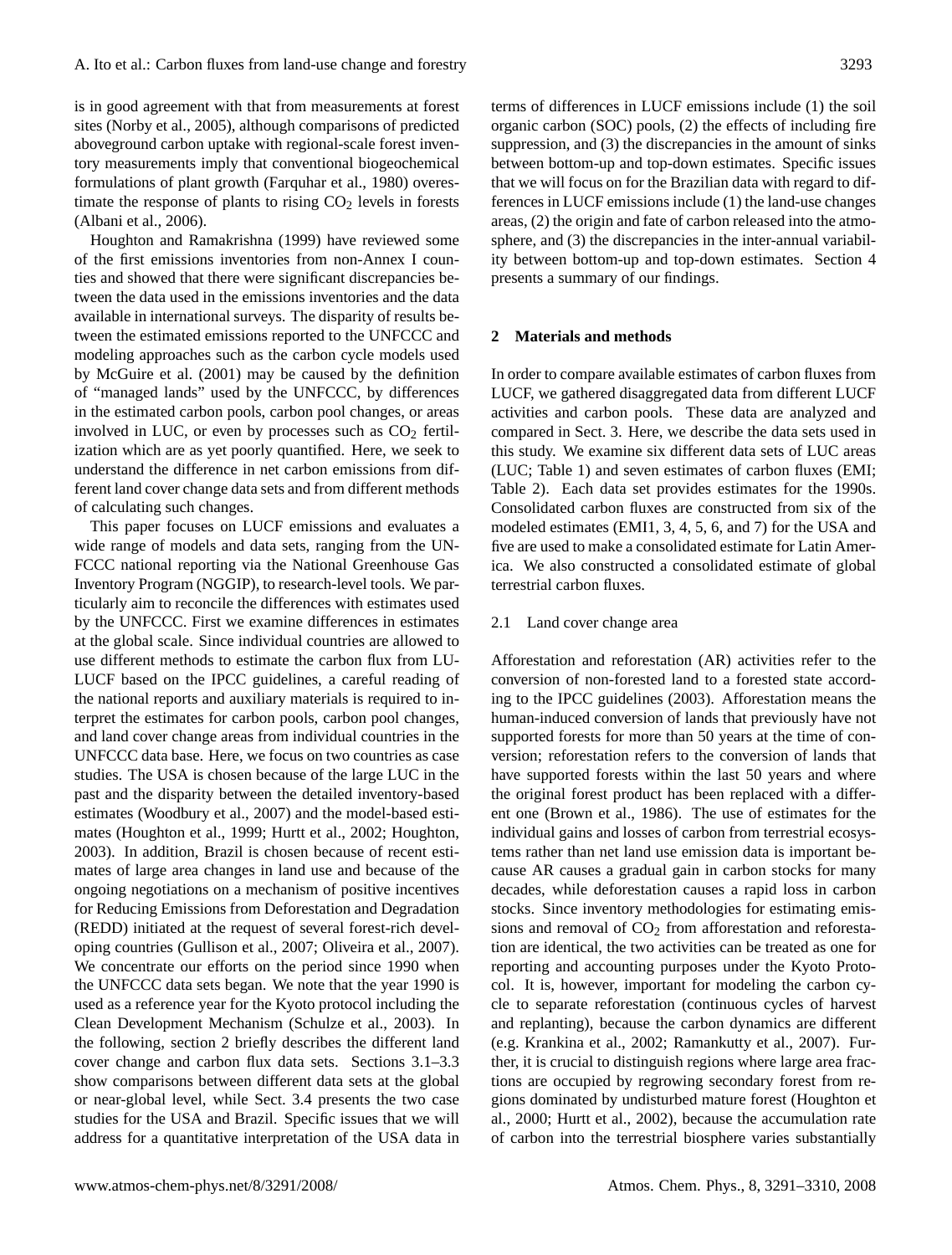| Table 1. Data Sources on Land Cover Change. |  |  |  |
|---------------------------------------------|--|--|--|
|---------------------------------------------|--|--|--|

| Name             | Study                   | Resolution                             | Data Source            |
|------------------|-------------------------|----------------------------------------|------------------------|
| LUC1             | Houghton (2006)         | Region/country                         | FAO (2006)             |
| LUC <sub>2</sub> | de Campos et al. (2007) | Country                                | HYDE & FAOSTAT (2005)  |
| LUC <sub>3</sub> | Kato et al. (2007)      | T42 $(2.8^{\circ} \times 2.8^{\circ})$ | <b>SAGE &amp; HYDE</b> |
| LUC <sub>4</sub> | Hurtt et al. $(2006)$   | $1^\circ \times 1^\circ$               | HYDE & FAOSTAT (2004)  |
| LUC5             | Hurtt et al. $(2006)$   | $1^\circ \times 1^\circ$               | <b>SAGE &amp; LUC4</b> |
| LUC6             | Wang et al. (2006)      | $0.5^\circ \times 0.5^\circ$           | SAGE & GLC2000         |

**Table 2.** Data Sources on Land Use, Land Use Change and Forestry Emissions.

| Name | Study                         | Resolution                             | Method            | <b>LUC</b>          |
|------|-------------------------------|----------------------------------------|-------------------|---------------------|
| EMI1 | UNFCCC (2005, 2007)           | Country                                | Inventory         | National inventory  |
| EMI2 | Olivier and Berdowski (2001)  | Country                                | Inventory         | <b>FAO</b>          |
| EMI3 | Hurtt et al. (2006/2002(USA)) | Country/ $1^{\circ}$ (USA)             | Inventory/process | National statistics |
| EMI4 | Houghton $(2006)$             | Region/country                         | Book-keeping      | LUC <sub>1</sub>    |
| EMI5 | de Campos et al. (2007)       | Country                                | Book-keeping      | LUC <sub>2</sub>    |
| EMI6 | Kato et al. (2007)            | T42 $(2.8^{\circ} \times 2.8^{\circ})$ | Process model     | LUC <sub>3</sub>    |
| EMI7 | Jain and Yang (2005)          | $0.5^\circ \times 0.5^\circ$           | Process model     | <b>SAGE</b>         |
| EMI8 | This work                     | Region/country                         | Consolidated data | N.A.                |

with the age of trees (Brown and Lugo, 1992). In this study, we analyze six different data sets that provide the area associated with different land cover types and their change with time in order to investigate the potential reasons for large differences between different estimates of terrestrial carbon fluxes. These data sets are LUC1 (Houghton, 2006, unpublished), LUC2 (de Campos et al., 2007), LUC3 (Kato et al., 2007[2](#page-3-0) ), LUC4 and LUC5 (Hurtt et al., 2006), and LUC6 (Wang et al., 2006).

LUC1 (Houghton, 2006, unpublished) follows the methods reported in Houghton (2003) and used the annual rates of LUC for ten countries or regions comprising the globe. The rates of LUC within each region are based on statistical reports and remote sensing surveys from the FAO. LUC1 uses the FAO (2006) report instead of FAO (2000) which was used by Houghton (2003). The more recent FAO estimate has lower estimates of tropical deforestation for the 1990s.

LUC2 (de Campos et al., 2007) follows methods reported in de Campos et al. (2005) and uses the History Database of the Global Environment (HYDE; Klein Goldewijk, 2001) data set for 1700–1990 and was extended to 2000 by linearly extrapolating the fraction of natural biomes in each country and year using the trend for the period between 1970 and

1990. For 1961–2000, LUC2 starts with the fractions of natural biomes derived from HYDE but then adjusts the changes in total natural biomes areas by updating the changes in the agriculture and pasture national rates of change in the FAO Statistical Database (FAOSTAT, 2005).

LUC3 (Kato et al., 2007) uses the reconstruction of cropland developed at the Center for Sustainability and the Global Environment (SAGE; Ramankutty and Foley, 1998, 1999) and pasture land from HYDE for 1900, 1950, 1970 and 1990. For the years in between these, the annual fractional cover of pasture was linearly interpolated in time, and then the pasture and/or crop fractions were modified to ensure that the 2 fractions did not exceed unity (Betts et al., 2007). In LUC3, the SAGE and HYDE data are aggregated onto a model grid of about 2.8◦ longitude by 2.8◦ latitude (T42) over land areas. Consequently, when natural land is cleared for agricultural purposes while managed land is abandoned within the same aggregated cell, the model treats a net area change that is smaller than the total individual areas experiencing LUC. Thus, total LUC is masked for this data set by the interpolation to a T42 grid. The areas of the natural vegetation lands within the grids are then adjusted to compensate for those vacated or occupied by cropland and pastureland. LUC3 used zero net LUC areas after 1991 on the basis of the assumption that forest areas did not change appreciably in the 1990s (Wang et al., 2006). In our comparison analysis, the LUC3 data set for 1989–1990 was used.

<span id="page-3-0"></span> $2$ Kato, T., Ito, A., and Kawamiya, M.: Multi-temporal scale variability during the 20th century in global carbon dynamics simulated by a coupled climate-terrestrial carbon cycle model, Clim. Dyn., submitted, 2007.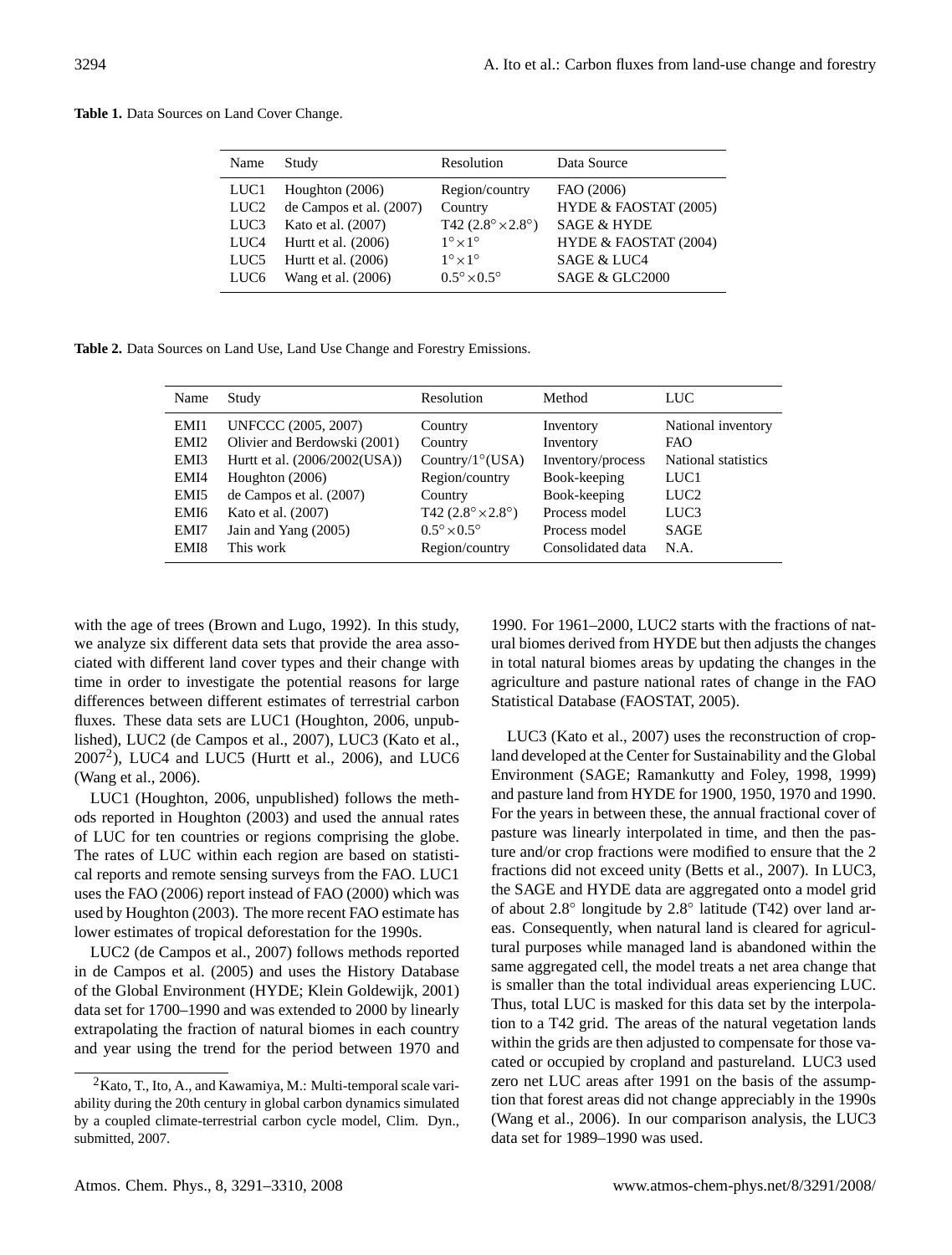LUC4 and LUC5 (GLM; Hurtt et al., 2006) provide global gridded estimates of LUC for the period 1700–2000. LUC4 uses the HYDE land-use history data sets for 1700–1990. The fractional pastureland area change for the years between 1990 and 2000 was determined for each country based on FAOSTAT (2004). The data for pastureland in the year 2000 were derived by applying the ratio of pastureland between 2000 and 1990 from FAOSTAT (2004) data to the 1990 values at a 1 degree grid. Annual values were then interpolated linearly between 1990 and 2000. LUC5 also used the HYDE data set but replaced their cropland data with that from the SAGE data products for 1700, 1750, 1800, 1850, 1870, 1890, 1900, 1910, 1930, 1950, 1970, and 1990, retaining the HYDE data for pasture land but reducing HYDE pasture estimates for grid cells where there was not enough land area to accommodate both SAGE crop estimates and HYDE pasture estimates. Data for years between these was determined by a linear interpolation and data for 1990–2000 by a linear extrapolation based on national statistics (FAO-STAT, 2004) as in LUC4 for pastureland. The original data was aggregated from a 0.5 degree grid to a 1 degree grid.

LUC6 (Wang et al., 2006) combined the annual SAGE data for 1850–1992 with a simple classification from presentday satellite data (GLC2000; Bartholomé and Belward, 2005). LUC6 assumed that changes in the area fractions of all natural plant functional types (PFTs) were inversely proportional to changes in the area fractions of crop PFTs taken from the SAGE data set.

# 2.2 Carbon fluxes

We describe five approaches for determining carbon fluxes: (1) an inventory approach (UNFCCC, 2005, 2007; Olivier and Berdowski, 2001; Hurtt et al., 2006), (2) a book-keeping approach (Houghton, 2006, unpublished; de Campos et al., 2007), (3) a process-based biogeochemical modeling approach (Hurtt et al., 2002; Kato et al., 2007; Jain and Yang,  $2005$ ), (4) a consolidated estimate based on  $(1)$ ,  $(2)$ , and  $(3)$ (EMI8) and (5) an inverse modeling approach (Baker et al., 2006). We calculated annual mean carbon fluxes from the biosphere to the atmosphere by averaging net carbon fluxes at the processing time step for each carbon cycle model. We calculated annual carbon stock changes by subtracting carbon stocks in the current year from those in the previous year. According to the IPCC Guidelines (1997), the sign for C sequestration/uptake is always negative (–) and that for emissions positive  $(+)$ .

# 2.2.1 Inventory

Inventory-based approaches (EMI1, 2, and 3) generally multiply average rates of conversion by representative values of carbon mass in the ecosystems to estimate large scale carbon fluxes. For EMI1, the data are those from the UN-FCCC (2005, 2007). All Annex I countries and most of the non-Annex I parties report greenhouse gas emissions due to LULUCF and update their estimates according to the IPCC guidelines (2003). The methodology in the IPCC guidelines (1997) for the UNFCCC reporting assumes that net emissions equals carbon stock changes in the existing biomass between two points in time. For EMI1, only the methods used for carbon flux estimates provided in the USA (US Environmental Protection Agency, 2007) and Brazil (Brazil Ministry of Science and Technology, 2004) reports are summarized here.

In the USA, annual estimates of carbon stocks are based on interpolating or extrapolating as necessary to assign a carbon stock to each year. Periodic estimates of carbon stocks are compiled for forest, agricultural lands (i.e. cropland and pastureland) and landfills. In addition, emissions of  $CO<sub>2</sub>$  due to the application of crushed limestone and dolomite to managed land (i.e. soil liming) are reported. Carbon stocks and fluxes in forests are reported for live aboveground and live belowground biomass (i.e. coarse living roots), dead trees, forest floor litter, and soil organic matter (IPCC, 2003). The forest carbon stocks (except soil organic matter) were derived from an empirical model referred to as FORCARB2 (Birdsey and Heath, 1995, 2001; Heath et al., 2003, Smith et al., 2004a), which provides inventory-based estimates of the carbon stocks from inventory variables (e.g. stand age, forest areas, and volumes), conversion factors and model coefficients. Forest land includes land that is at least 10 percent stocked with trees of any size. Timberland represents most of the forest land in the conterminous USA (79%; Smith et al., 2004b). The remaining portion of forest land is classified as either reserved forest land, which is forest land withdrawn from timber use by statute or regulation, or other forest land, which includes less productive forests on which timber is growing at a rate less than  $140 \text{ m}^3 \text{ km}^{-2} \text{ yr}^{-1}$ . The carbon stocks in trees reflect carbon changes associated with forest management, growth, mortality, harvest, and changes in land use. Thus the forest inventory approach implicitly accounts for emissions due to disturbances such as forest fires. The IPCC definition of SOC includes all organic material in soil to a depth of 1 meter but excludes the coarse roots of the biomass or dead wood pools. Estimates of SOC in forests are based on the spatially disaggregated national State Soil Geographic (STATSGO) database (USDA, 1991), and the general approach described by Amichev and Galbraith (2004).

In Brazil, annual estimates of carbon fluxes were split into four categories: (1) Changes in forest and other woody biomass stocks; (2) Forest conversion to other uses; (3) Abandonment of managed lands; and  $(4)$  CO<sub>2</sub> emissions and removal from soils. For forest and other woody biomass stocks, only the changes in the stocks of forest planted for economic purposes are considered. Thus changes in carbon stock in native forest that are not a result of LUC were not included in the inventory. For forest conversion to other uses and abandonment of managed lands, the annual LUC areas due to deforestation and regrowth and above-ground biomass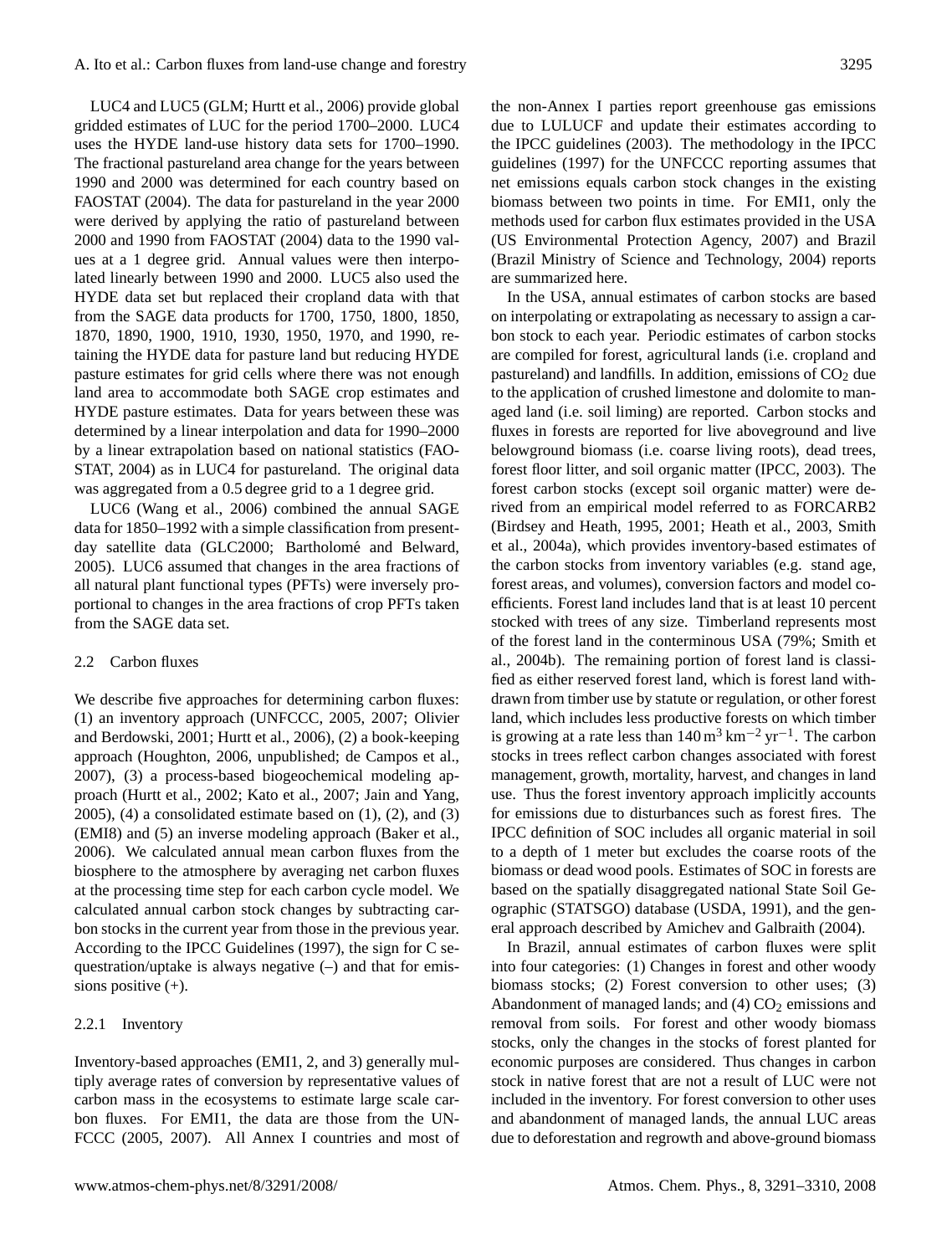estimates were applied to calculate net  $CO<sub>2</sub>$  emissions. The spatial distributions of deforestation and regrowth areas for two different years (1988 and 1994) were obtained through a visual analysis of sampled Landsat satellite images by the National Institute for Space Research (INPE). Major areas of regrowth were found in the Amazon forest  $(82.3 \times 10^3 \text{ km}^2)$ and in the Cerrado  $(17.7 \times 10^3 \text{ km}^2)$ . The enhancement of regrowth due to environmental changes may be implicitly included in these estimates, since the satellite images capture only the net area changes due to LUC and thus cannot exclude the changes in forest areas modified by environmental factors (e.g.  $CO<sub>2</sub>$  fertilization-enhanced production rates of plants in re-growing forest, woody invasion in savanna-like cerrado). The mean estimates of above-ground carbon densities were calculated for each type of vegetation based on data gathered in over 2500 sampled sites, and these densities were overlaid on a vegetation type map. Thus this estimate does not include any time lag due to decay of biomass (i.e. wood products dumped in landfills or burned in incinerators and residuals after slash and burn). In addition to the deforestation, selective harvest of timber occurs in Amazonia to exploit marketable tree species mainly along roads that are useful for log transport. The areas affected by selective logging can be later subject to deforestation or abandonment. Thus double counting of the carbon affected by selective logging can occur when the carbon stock changes due to the deforestation are estimated from the differences between two different years and those due to selective logging are derived from independent methods (e.g. Nepstad et al., 1999; Asner et al., 2005). Because of the need for a more elaborate analysis,  $CO<sub>2</sub>$  emissions from selective logging have not been explicitly included in this inventory.

EMI2 (EDGAR3; Olivier and Berdowski, 2001) estimated only large-scale vegetation fires (thus no fluxes due to other LUCF) based on FAO reports following the methodology described in the IPCC guidelines (1997). It was assumed that 50% of the biomass is burned and there were no emissions due to the decay of biomass. For accounting purposes, net  $CO<sub>2</sub>$  emissions from savanna fires have been assumed to be zero since the vegetation burned in savanna re-grows on a timescale of about one year. It was also assumed that deforestation in industrialized regions occurred primarily during the preindustrial period and most temperate vegetation fires were neglected (van Aardenne et al., 2001).

EMI3 (Hurtt et al., 2006) compiled national wood harvest data and estimated the carbon emission only due to global logging and fuelwood use. Wood harvest was increased by 30% to account for non-harvested losses on the basis of statistical reports. The harvested wood and additional 30% were counted as carbon removed from forests.

# 2.2.2 Book-keeping models

Book-keeping models (EMI4 and EMI5) consider the impacts of LUCF, based on reconstructed country/regional historical land use data (Houghton et al., 1983). The detailed methods for simulating the carbon fluxes have been presented in earlier studies (Houghton et al., 1983, 1999, 2000; Houghton and Hackler, 1999, 2003; Houghton, 2003; de Campos et al., 2005).

EMI4 (Houghton, 2006, unpublished) assumed that expanding plantation areas drove deforestation in Latin America so that the values categorized into "afforestation" could be positive (i.e. a net source) in this particular region. EMI4 reanalyzed Africa and included reforestation. Fire suppression leading to woody encroachment and thickening is only considered in the USA (Houghton et al., 1999). Soil degradation is only included in the analysis of China (Houghton and Hackler, 2003).

EMI5 (IVIG; de Campos et al., 2007) uses the same approach as that in de Campos et al. (2005) and is resolved at the country level, but uses carbon contents taken from Jain and Yang (2005). EMI5 consists of two carbon pools (vegetation pools, and 'soil organic carbon' which includes litter pools and soil reservoirs).

# 2.2.3 Biogeochemical models

Biogeochemical models (EMI6 and EMI7) calculate carbon fluxes due to various processes (e.g. photosynthesis, respiration, and decomposition) using physiological relationships driven by environmental factors with moderate simplicity for use in global-scale applications in response to LUC. EMI6 (Sim-CYCLE; Ito and Oikawa, 2002; Kato et al., 2007) contains five components (leaf, stem, root, litter and mineral soil) for application in an integrated earth system model (Kawamiya et al., 2005), while a more recent off-line version treats more components (18 carbon pools; Ito et al., 2006; Ito et al., 2007a). The LUC was based on LUC3. EMI7 (ISAM; Jain and Yang, 2005) considered changes in atmospheric  $CO<sub>2</sub>$ , climate and land cover due to cropland conversions. The LUC was based on SAGE between 1900 and 1992 and extended by linearly extrapolating the cropland fraction at each grid cell and year using the trend for the period between 1985 and 1992. EMI7 consists of eight carbon pools (three vegetation pools, two litter pools and three soil reservoirs).

The carbon dynamics in the soil carbon pools due to LUC are important, especially in the early phase of cultivation, because SOC is often large prior to cultivation and quickly loses a large fraction of the stored C soon after the initial cultivation (e.g. Janzen et al., 2004). Jones et al. (2005) used the Hadley Centre general circulation model and found that soil C losses and gains were slower with a multi-pool model (Jenkinson, 1990) than with a single pool model. While the multi-pool model is a major improvement over the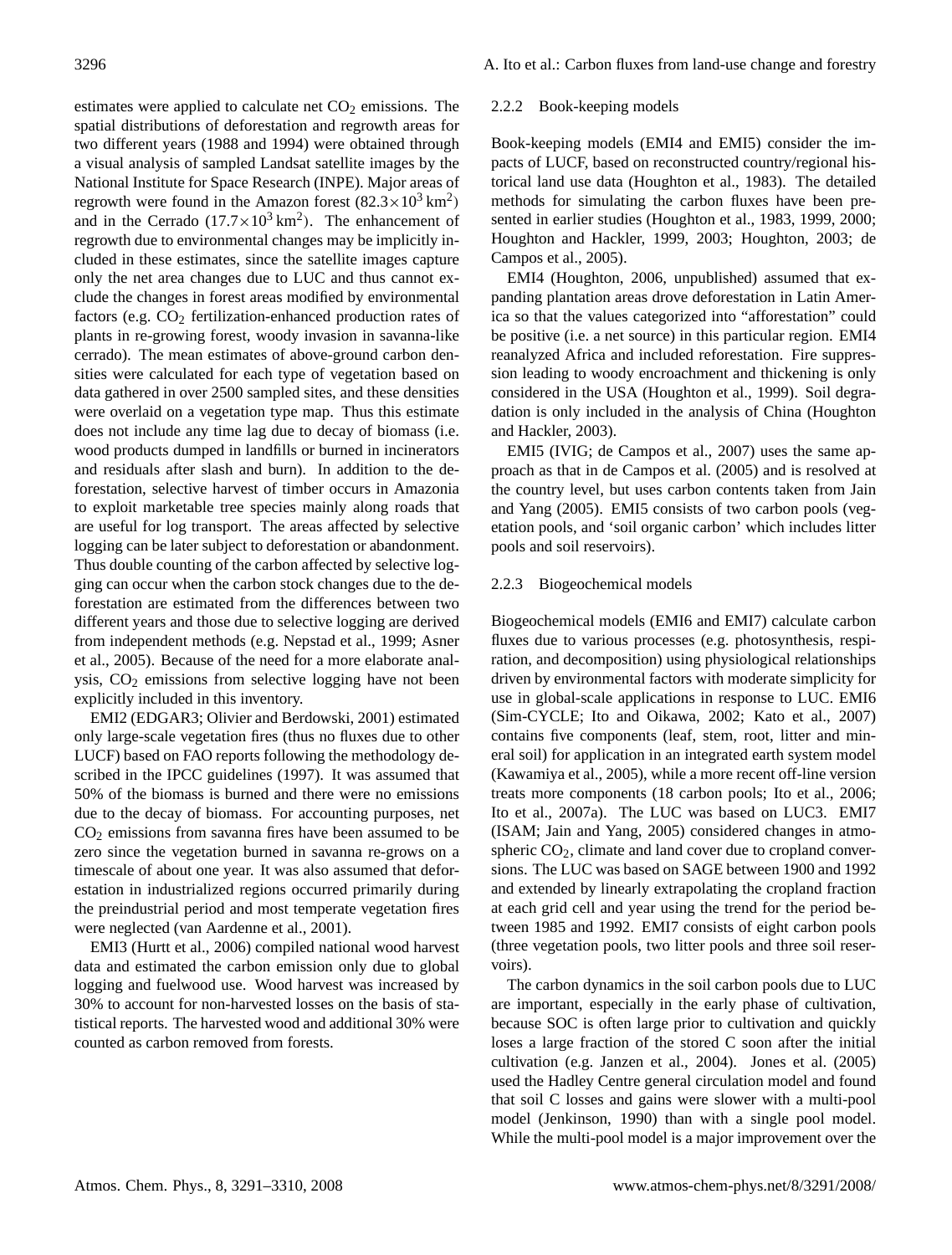single-pool model for simulating changes in soil C stocks (e.g. Knorr et al., 2005), a consensus has not emerged on the applicability of a simple model for use in climate change studies (Davidson and Janssens, 2006). Changes in climate (soil temperature and moisture) can be important for SOC, because the decomposition rates strongly depend on them. In EMI6, these parameters were calculated by a land surface model (MATSIRO; Takata et al., 2003), while in EMI7 the monthly climatic water budget model of Thornthwaite and Mather (1957) as implemented by Pastor and Post (1985) was used. The model-based estimates of SOC pools and fluxes are also sensitive to the self-initialization procedures, which generate the initial states for different combinations of vegetation and climate (Pietsch and Hasenauer, 2006).

Biogeochemical models (EMI6 and EMI7) typically include the effect of  $CO<sub>2</sub>$  fertilization and climate change, in contrast to book-keeping models. Thus an additional simulation of the Kato et al. (2007) (EMI6) model was performed here to estimate the marginal effect of crop and pasture land establishment and abandonment (McGuire et al., 2001). Results from an additional experiment, where only land cover changes for cropland were varied over a historical time period, were obtained from the Jain and Yang (2005) (EMI7) model, extended to the year of 2000. These simulations enable the models to separate the effects of LUC from those of CO<sup>2</sup> fertilization and climate change.

In the coterminous USA, EMI3 (ED model; Hurtt et al., 2002) used a mechanistic ecosystem model to estimate carbon stocks and fluxes. Atmospheric  $CO<sub>2</sub>$  concentrations and climate conditions were held constant throughout the simulations to focus on the consequences of land-use and firemanagement changes.

Responses of terrestrial ecosystems to climate change are highly complex (e.g., Heimann and Reichstein, 2008; Gruber and Galloway, 2008). We note that none of the three models that we examined accounts for an explicit treatment of the nitrogen cycle, which may determine the magnitude of the  $CO<sub>2</sub>$  fertilization effect when nitrogen is limiting (Reich et al., 2006; Thornton et al., 2007). Further, the specific rate of heterotrophic respiration (i.e., the respiration rate per unit respiring carbon) is typically assumed to increase with temperature, but there is an ongoing debate about the ecological importance of temperature acclimation, which could offset temperature-induced increases in respiratory activity (Giardini and Ryan 2000; Luo et al. 2001; Knorr et al. 2005).

# 2.2.4 Consolidated estimates

As summarized above, biogeochemical modeling studies can estimate the impacts of  $(1)$  CO<sub>2</sub> fertilization and climate change in addition to (2) LUC due to crop land conversion and (3) pastureland conversion, while the book-keeping approach includes other processes such as (4) shifting cultivation, (5) harvest of wood, (6) afforestation (e.g. of temperate region grasslands with evergreen trees), (7) fire suppression, and (8) land degradation, which are not considered in biogeochemical models. In addition, other fluxes such as fluxes from (9) urban trees, agricultural soils, and domestic organic refuse can be reported in inventory methods. Here, we developed estimates of terrestrial carbon fluxes (EMI8) due to six of these processes for the 1990s from six data sets for the USA (Table 3) and due to seven of these processes from five data sets for Latin America (Table 4). The values in parentheses in the tables were not used for our consolidated data set, because they may include effects, which are not considered by the other data sets (e.g. nitrogen deposition in forests, decay of biomass and wild fires). We also constructed a consolidated estimate of global terrestrial carbon fluxes from five data sets (EMI1, 4, 5, 6, and 7) for the ten regions defined by Houghton (2003): Latin America, Tropical Asia, Tropical Africa, Canada, Europe, Former Soviet Union, China, Pacific Developed Countries, North Africa and Middle East. Technically, the ten regions do not cover the entire global land area, which is treated in the global biogeochemical models (EMI6 and 7). Thus the totals in the ten regions are slightly different from the global totals. However, the differences between the two values are much smaller than those between different data sets. Only net fluxes due to LUC were consolidated because gross LUC (i.e. conversion from non-forest to forest and vice versa) is masked by the aggregation to different resolutions (i.e. region, country, and different grid sizes) and/or by different simplifications adopted in compiling data sets. The consolidated estimates were constructed from the average for each flux category when available for a given data set while the uncertainty range was calculated from the minima and maxima fluxes in each category.

### 2.2.5 Inverse models of  $CO<sub>2</sub>$  fluxes

In the simplest case, inverse modeling of  $CO<sub>2</sub>$  fluxes combines atmospheric measurements of the trace gas abundance with a model for atmospheric transport and an a priori estimate of the emission pattern (Enting, 2002). Most measurements used in global atmospheric inversions are made at remote sites far from polluted areas. Although the observed fluctuations in  $CO<sub>2</sub>$  abundance downwind from a continent give evidence for uptake or emission, the inverse models place no constraint on the cause (e.g. fossil fuel use vs. LUCF) and few constraints in terms of national boundaries. Recent work has evaluated continental-scale net emissions using a wide range of atmospheric models (Gurney et al., 2002, 2004) and extended the inversion to include oceanic measurements, transport, and biogeochemistry (Jacobson et al., 2007). For the most part, current inverse-model estimates of CO<sup>2</sup> fluxes are limited by the sparse network of surfacebased observations, although the promise of global spacebased observations may eventually improve the accuracy and resolution of retrieved fluxes (Pak and Prather, 2001; Chevallier et al., 2007). Regional-scale inversions include tower sites (Wang et al., 2007) and intensive aircraft campaigns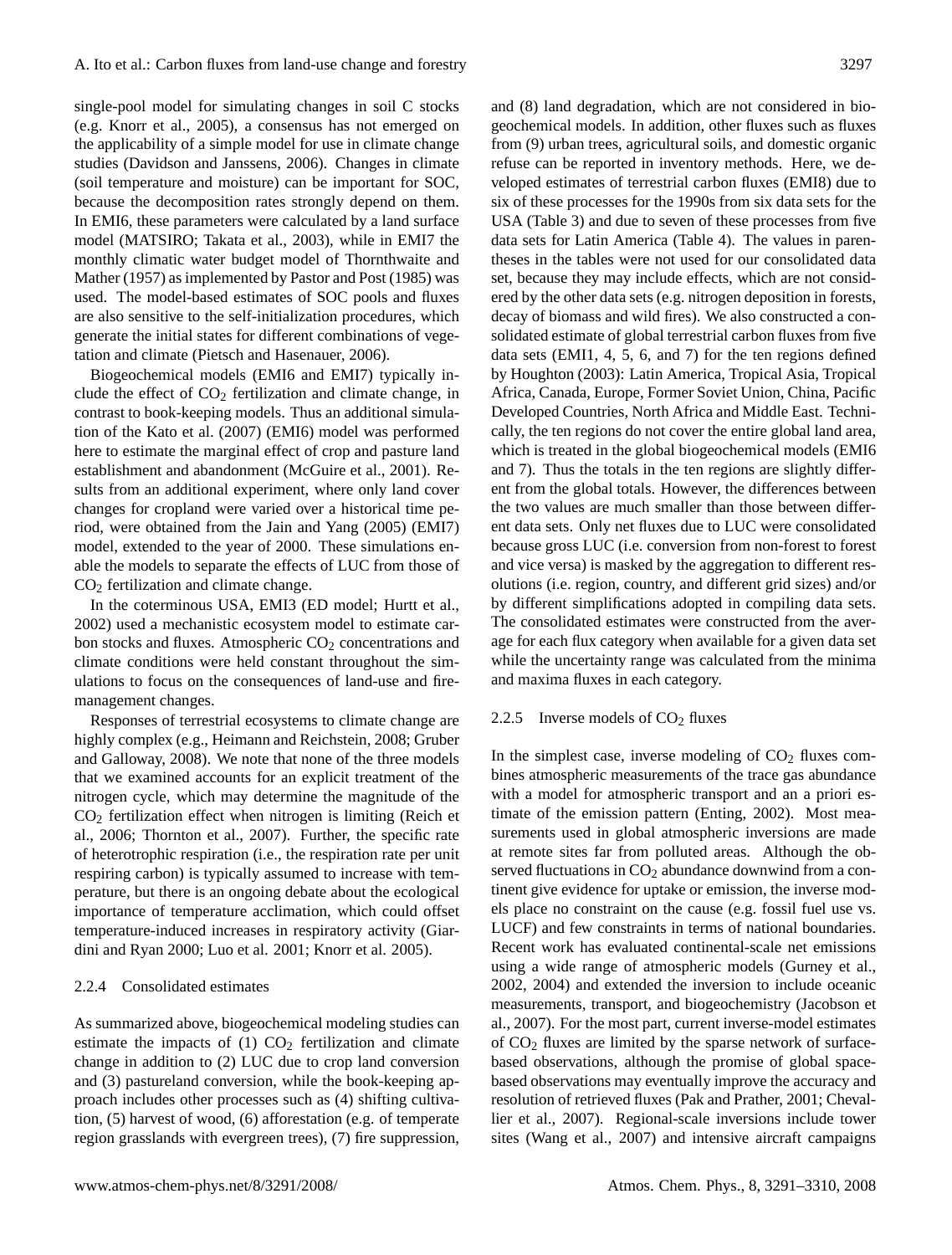| Type of Land Use         | EMI1              | EMI3                     | EMI4                     | EMI5                     | EMI6              | EMI7             | EMI8              |
|--------------------------|-------------------|--------------------------|--------------------------|--------------------------|-------------------|------------------|-------------------|
| <b>LULUCF</b>            |                   |                          |                          |                          |                   |                  |                   |
| Crop conversion          | $(-187)^{a}$      | $-180$                   | $-4$                     | $\mathcal{L}$            | $-114$            | $-29$            | $-43$             |
| Pasture conversion       | S.A. <sup>b</sup> | S.A. <sup>b</sup>        | $\Omega$                 | S.A. <sup>b</sup>        | S.A. <sup>b</sup> | $N.A.^c$         | S.A. <sup>b</sup> |
| Logging & Fuelwood       | S.A. <sup>b</sup> | $S.A.^b$                 | 27                       | N.I <sup>c</sup>         | N.I <sup>c</sup>  | N.I <sup>c</sup> | S.A. <sup>b</sup> |
| Fire suppression         | S.A. <sup>b</sup> | $-150$                   | $-130$                   | N.I <sup>c</sup>         | N.I <sup>c</sup>  | N.I <sup>c</sup> | $-140$            |
| Other LULUCF             | $-33$             | N.I <sup>c</sup>         | N.I <sup>c</sup>         | N.I <sup>c</sup>         | N.I <sup>c</sup>  | N.I <sup>c</sup> | $-33$             |
| Climate and $CO2$ effect | N.I <sup>c</sup>  | $N_{\rm L}$ <sup>c</sup> | $N_{\rm L}$ <sup>c</sup> | $N_{\rm L}$ <sup>c</sup> | $-45$             | $-7$             | $-26$             |
| Total flux               | $-220$            | $-330$                   | $-108$                   | $\mathcal{D}$            | $-159$            | $-36$            | $-242$            |

**Table 3.** Terrestrial Carbon Fluxes (TgC yr−<sup>1</sup> ) for the USA.

<sup>a</sup> Value in parenthesis reflects carbon changes in forests associated with forest management, growth, mortality, harvest, and changes in land use.

<sup>b</sup> See Above. Each specific category was combined into a larger category, reported in the row above.

<sup>c</sup> Not Included.

**Table 4.** Terrestrial Carbon Fluxes (TgC yr−<sup>1</sup> ) for Latin America.

| Type of Land Use       | EMI1              | EMI4                     | EMI5              | EMI6              | EMI7                     | EMI8              |
|------------------------|-------------------|--------------------------|-------------------|-------------------|--------------------------|-------------------|
| <b>LULUCF</b>          |                   |                          |                   |                   |                          |                   |
| Crop conversion        | $(206)^{a}$       | 236                      | 230               | $-409$            | 124                      | 299               |
| Pasture conversion     | S.A. <sup>b</sup> | 507                      | S.A. <sup>b</sup> | S.A. <sup>b</sup> | $N_{\rm L}$ <sup>c</sup> | S.A. <sup>b</sup> |
| Shifting cultivation   | S.A. <sup>b</sup> | 30                       | N.L <sup>c</sup>  | N.I <sup>c</sup>  | N.L <sup>c</sup>         | 30                |
| Logging & Fuelwood     | S.A. <sup>b</sup> | $-14$                    | N.I <sup>c</sup>  | N.I <sup>c</sup>  | $N_{\rm L}$ <sup>c</sup> | $-14$             |
| Afforestation          | S.A. <sup>b</sup> | 34                       | N I <sup>c</sup>  | N.I <sup>c</sup>  | N.L <sup>c</sup>         | 34                |
| Other LULUCF           | 20                | $N_{\rm L}$ <sup>c</sup> | N.I <sup>c</sup>  | N.I <sup>c</sup>  | N.I <sup>c</sup>         | 20                |
| Climate $& CO2$ effect | N.I <sup>c</sup>  | N <sub>L</sub>           | N.I <sup>c</sup>  | $-296$            | $-781$                   | $-539$            |
| Total flux             | 226               | 793                      | 230               | $-706$            | $-657$                   | $-170$            |

<sup>a</sup> Value in parenthesis reflects carbon changes in forest and other woody biomass stocks, forest conversion to other uses and abandonment of managed lands.

<sup>b</sup> See Above. Each specific category was combined into a larger category, reported in the row above.

<sup>c</sup> Not Included.

where regional sources are evaluated (Gerbig et al., 2003; Sarrat et al., 2007); however, footprints of these inversions still do not respect national boundaries. In Sect. 3.4, we compare fluxes from inverse models with other estimates for the USA and Latin America.

# **3 Results and discussion**

# 3.1 Land-use change area

Figure 1 shows a comparison of the global sum of LUC areas in forests  $(10^2 \text{ km}^2 \text{ yr}^{-1})$  due to crop and pasture land conversions over the 1990s. The signs for deforestation are negative  $(-)$  and for abandonment positive  $(+)$ . LUC2 – 5 indicate that the increases in forest areas from crop and pasture land abandonment are larger than the decreases in forests areas due to deforestation driven by expansions of crop and pasture land during the 1990s, in contrast to LUC1 and 6. These differences are related to the primary data sets and secondary assumptions. FAOSTAT reported the changes in the agriculture and pasture land at a national scale. HYDE allocated them to a 0.5 degree grid, using a population density map. LUC2 to LUC5 employed the FAOSTAT/HYDE data for their calculations of LUC areas. In these processes, the changes in forest areas are not directly constrained by the measurements, which may include other driving forces such as woody invasions, wild fires and so on. This contrasts with LUC1, which was based on the changes in deforestation areas, and LUC6, which did not use the FAO-STAT/HYDE data based on the comparison between HYDE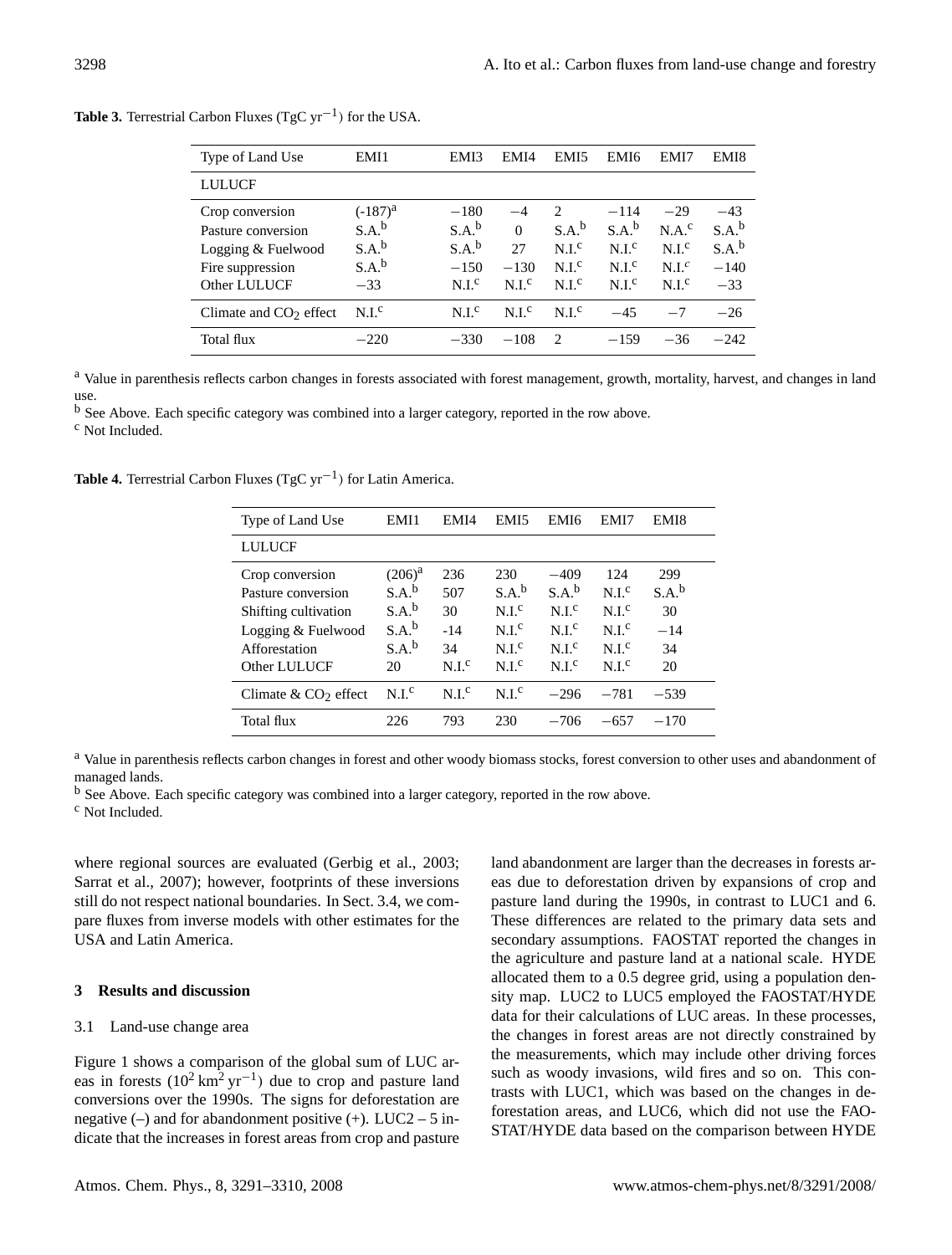

versions over the 1990s. The negative (-) signs indicate the decreases in forests areas to crop and pasture land and positive  $(+)$ signs represent the increases in forests areas from crop and pasture increase in forest areas. The white color represents conversion of forest to or from land. The white color represents the crop land conversion. The red **Fig. 1.** Comparison of the global sum of land-use change areas in forested areas ( $10^2 \text{ km}^2 \text{ yr}^{-1}$ ) due to crop and pasture land concolor shows the pasture land conversion.

and GLC2000. The latter assumed that the historical expansion of pasture was mostly due to conversion of natural grassland (e.g., Houghton, 1983, 1999, 2003; Klein Goldewijk and Ramankutty, 2004). LUC2 and LUC4 used HYDE and FAOSTAT but show significantly different net changes in forest areas due to crop and pasture land conversions, while the agreement between LUC2 and LUC5 is coincidental, because different primary databases were used. Klein Goldewijk and Ramankutty (2004) assessed the differences between SAGE and HYDE and found that there are major differences due to many different choices: i.e. in the use of a fractional versus single land-use type approach (i.e. grid cells are classified as a single type of land cover), different modeling assumptions, and inventory data sets. Significant differences are found in the net changes in forest areas due to cropland conversions between LUC3, LUC5, and LUC6, all of which used the SAGE data. Even though the same primary data sets may be used by different researchers, secondary data sets have been developed based on different natural vegetation maps, resolutions, and methodologies. In Sect. 3.4.2, the data sets associated with each LUC type in Brazil are analyzed in detail.

# 3.2 Carbon pools

In order to identify major differences in carbon pool changes, carbon pools were collected for each category considered in each LUCF data set. Table 5 presents the global sum of the terrestrial carbon pools (PgC) in the 1990s from EMI4, EMI5, EMI6, and EMI7. Large differences are found in the

**Table 5.** Global Total Carbon Pools (PgC) During the 1990s.

| Carbon Stocks                     | EMI4              | EMI5              | EMI6              | EMI7              |
|-----------------------------------|-------------------|-------------------|-------------------|-------------------|
| Vegetation Carbon (VC)            |                   |                   |                   |                   |
| Above ground vegetation           | 516               | 687               | 4                 | 90                |
| Woody tree parts                  | $S.A.^a$          | $S \wedge a$      | 574               | 678               |
| Non woody tree parts (root)       | S.A. <sup>a</sup> | S.A. <sup>a</sup> | 19                | 42                |
| Non woody tree parts (leaf)       | $S.A.^a$          | S.A. <sup>a</sup> | 118               | S.A. <sup>a</sup> |
| Burning associated with LUC       | 23                | S.A. <sup>a</sup> | $\Omega$          | $\Omega$          |
| Biofuel (wood in use)             | $S.A.^a$          | $S.A.^a$          | $S.A.^a$          | S.A. <sup>a</sup> |
| Paper products (wood in use)      | $S.A.^a$          | $S \wedge a$      | $\Omega$          | 1                 |
| Long-lived products (wood in use) | S.A. <sup>a</sup> | S.A. <sup>a</sup> | 1                 | 1                 |
| Elemental carbon (wood in use)    | $S.A.^a$          | S.A. <sup>a</sup> | S.A. <sup>a</sup> | 1                 |
| Litter (LIT)                      |                   |                   |                   |                   |
| Decomposable non-woody material   | 15                | 1477              | 95                | 7                 |
| Resistant material (woody debris) | S.A. <sup>a</sup> | S.A. <sup>a</sup> | S.A. <sup>a</sup> | 471               |
| Soil Organic Carbon (SOC)         |                   |                   |                   |                   |
| Microbial biomass                 | 854               | $S \wedge a$      | 1415              | 34                |
| Humus organic matter              | S.A. <sup>a</sup> | S.A. <sup>a</sup> | S A <sup>a</sup>  | 1314              |
| Global total                      | 1408              | 2164              | 2227              | 2639              |
|                                   |                   |                   |                   |                   |

<sup>a</sup> See Above. Each specific category was combined into a larger category, reported in the row above.

litter (LIT) and soil organic matter categories. The LIT + SOC ranges from 817 to 1796 PgC, while vegetation carbon (VC) ranges from 507 to 788 PgC. Recent global estimates for the upper one meter of soil indicate about 1500 PgC with a large error associated with the inventory approach (e.g. estimating the mean C content of any ecologically or taxonomically based mapping unit) (Amundson, 2001). While this estimate is in good agreement with EMI6 and EMI7, EMI7 stores more carbon in LIT as a resistant material (99% of LIT). Matthews (1997) estimated a global fine litter pool of 80 PgC and coarse woody debris (CWD) of 75 PgC from a measurement compilation. A more recent review of available data on CWD stores and decomposition rates indicates that global stores of carbon in CWD may range between 114 and 157 PgC, depending on the estimation procedure (Harmon et al. 2001). Combining the fine litter and CWD yields an inventory-based estimate of LIT (194 to 237 PgC) that is higher than those of EMI4 (15 PgC) and EMI6 (95 PgC) and lower than that of EMI7 (478 PgC). The carbon pool data for the USA are analyzed in detail in Sect. 3.4.1.

#### 3.3 Net carbon fluxes and changes in carbon pools

Table 6 presents terrestrial carbon fluxes for each LULUCF activity considered in the different LULUCF data sets. We note for this comparison that the total of LULUCF fluxes is only for the UNFCCC reporting countries. Thus the totals in Table 6 are slightly different from the global totals in Table 7 but the differences between the two values are much smaller than those between different data sets. Although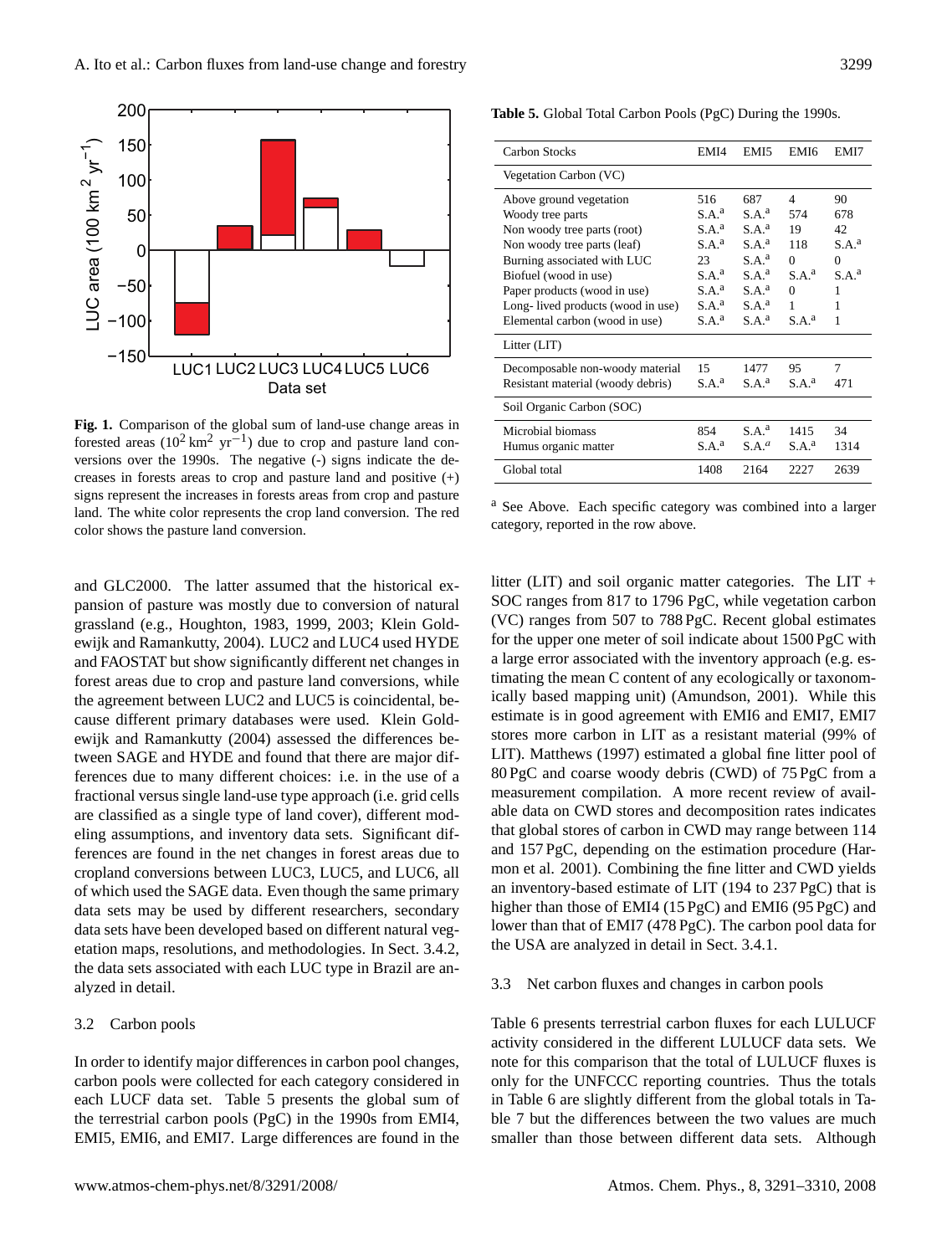| EMI1              | EMI4              | EMI5              | EMI6              | EMI7              |
|-------------------|-------------------|-------------------|-------------------|-------------------|
|                   |                   |                   |                   |                   |
| 113               | 478               | 521               | $-465$            | $N.I^a$           |
| S.A. <sup>b</sup> | 1                 | S.A. <sup>b</sup> | S.A. <sup>b</sup> | $N.I^a$           |
| S.A. <sup>b</sup> | 633               | S.A. <sup>b</sup> | S.A. <sup>b</sup> | 474               |
| S.A. <sup>b</sup> | 224               | N.I. <sup>a</sup> | N.I. <sup>a</sup> | $N.I^a$           |
| S.A. <sup>b</sup> | $-93$             | N.I. <sup>a</sup> | N.I. <sup>a</sup> | $N.I^a$           |
| 9                 | N.I. <sup>a</sup> | $N.I^a$           | $N.I^a$           | $N.I^a$           |
| $N.I^a$           | $\mathfrak{D}$    | $N.I^a$           | $N.I^a$           | $N.I^a$           |
| $-362$            | 177               | $N.I^a$           | N.I. <sup>a</sup> | $N.I^a$           |
| $S.A.^b$          | 86                | N.I. <sup>a</sup> | N.I. <sup>a</sup> | $N.I^a$           |
| S.A. <sup>b</sup> | $-122$            | N.I. <sup>a</sup> | N.I. <sup>a</sup> | $N.I^a$           |
| $\Omega$          | N.I. <sup>a</sup> | N.I. <sup>a</sup> | N.I. <sup>a</sup> | N.I. <sup>a</sup> |
|                   |                   |                   |                   |                   |
| $N.I^a$           | $N.I^a$           | $N.I^a$           | $-690$            | $-1432$           |
| N.I. <sup>a</sup> | $N.I^a$           | $N.I^a$           | $-238$            | $S.A.^b$          |
| $-240$            | 1386              | 521               | $-1393$           | $-958$            |
|                   |                   |                   |                   |                   |

**Table 6.** Sum of Terrestrial Carbon Fluxes (TgC/yr) From UNFCCC-Reported Countries in the 1990s.

<sup>a</sup> Not Included.

<sup>b</sup> See Above. Each specific category was combined into a larger category, reported in the row above.



Fig. 2. Comparison of global land-use change fluxes and residual terrestrial sinks (PgC yr<sup>-1</sup>) in the 1990s. The sign for removal is negative  $(-)$  and that for emissions positive  $(+)$ . The white color represents LUCF. The red color shows ENV.

137 non-Annex I countries report total carbon fluxes, only 19 non-Annex I countries provide detailed carbon fluxes. Therefore, the total carbon fluxes for specific categories in EMI1 were calculated for the non-Annex I countries by scaling each country's total fluxes by the averaged ratios of the specific categories' fluxes to the total for the 19 countries. EMI6 estimates a net sink of  $-465$  TgC yr<sup>-1</sup> due to crop and pasture land conversions, while EMI7 shows the net emission of 474 TgC  $yr^{-1}$  due to crop land conversion. In contrast to the other data sets, both EMI6 and EMI7 include the effects of environmental changes on fluxes of carbon. Even though EMI6 and EMI7 consider different activities and their net fluxes are large and of opposite sign, the sums of their fluxes from all categories are in better agreement (i.e.  $-1393$ ) and –958 TgC yr−<sup>1</sup> for EMI6 and EMI7, respectively). These comparisons demonstrate the need to reconcile the different processes considered in different data sets.

Table 7 presents the change in carbon stocks  $(TgCyr^{-1})$ for EMI5, EMI6, and EMI7 and the net carbon fluxes for EMI2, EMI3, and EMI4 for each pool considered in the different LUCF data sets in the 1990s. We note that carbon stock changes in a single pool are not necessarily equal to the emission or removal of  $CO<sub>2</sub>$  from the atmosphere, because some carbon stock changes result from carbon transfers among pools rather than exchanges with the atmosphere. Even though the total fluxes are in good agreement between EMI6 and EMI7, this does not indicate good agreement, because the relative contributions of the VC, LIT, and SOC are significantly different between these data sets. These comparisons demonstrate the necessity of reconciling the different classifications of carbon pools used in the different data sets.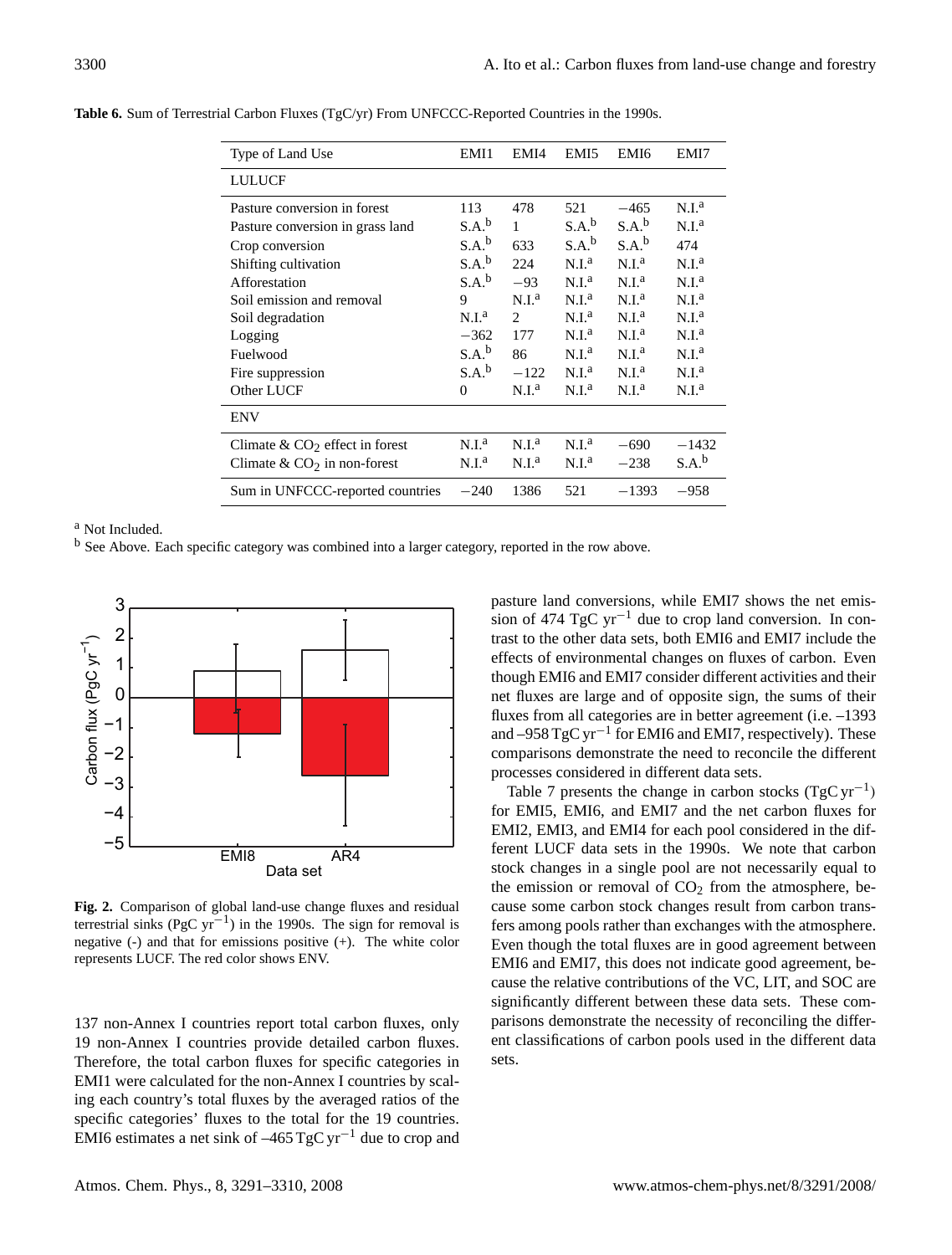| <b>Carbon Stock Changes</b>       | EMI2              | EMI3              | EMI4              | EMI5              | EMI <sub>6</sub>  | EMI7              |
|-----------------------------------|-------------------|-------------------|-------------------|-------------------|-------------------|-------------------|
| Vegetation Carbon (VC)            |                   |                   |                   |                   |                   |                   |
| Above ground vegetation           | $N.I^a$           | N.I. <sup>a</sup> | $-2388$           | 287               | 12                | $-236$            |
| Woody tree parts                  | N.I. <sup>a</sup> | N.I. <sup>a</sup> | S.A. <sup>b</sup> | S.A. <sup>b</sup> | $-802$            | $-404$            |
| Non woody tree parts (leaf)       | N.I. <sup>a</sup> | N.I. <sup>a</sup> | S.A. <sup>b</sup> | S.A. <sup>b</sup> | 8                 | $-63$             |
| Non woody tree parts (root)       | N.I. <sup>a</sup> | N.I. <sup>a</sup> | S.A. <sup>b</sup> | S.A. <sup>b</sup> | $-213$            | S.A. <sup>b</sup> |
| Burning associated with LUC       | $N.I^a$           | N.I. <sup>a</sup> | 1996              | S.A. <sup>b</sup> | 10                | $\Omega$          |
| Biofuel (wood in use)             | $N.I^a$           | N.I. <sup>a</sup> | S.A. <sup>b</sup> | S.A. <sup>b</sup> | S.A. <sup>b</sup> | S.A. <sup>b</sup> |
| Paper products (wood in use)      | $N.I.^a$          | N.I. <sup>a</sup> | S.A. <sup>b</sup> | S.A. <sup>b</sup> | 85                | 29                |
| Long-lived products (wood in use) | N.I. <sup>a</sup> | N.I. <sup>a</sup> | S.A. <sup>b</sup> | S.A. <sup>b</sup> | 12                | 8                 |
| Elemental carbon (wood in use)    | N.I. <sup>a</sup> | N.I. <sup>a</sup> | S.A. <sup>b</sup> | S.A. <sup>b</sup> | S.A. <sup>b</sup> | $-2$              |
| Litter (LIT)                      | N.I. <sup>a</sup> | N.I. <sup>a</sup> |                   |                   |                   |                   |
| Decomposable non-woody material   | $N.I^a$           | $N.I^a$           | 1744              | 233               | $-6$              | 16                |
| Resistant material (woody debris) | N.I. <sup>a</sup> | N.I. <sup>a</sup> | S.A. <sup>b</sup> | S.A. <sup>b</sup> | S.A. <sup>b</sup> | $-232$            |
| Soil Organic Carbon (SOC)         | $N.I^a$           | N.I. <sup>a</sup> |                   |                   |                   |                   |
| Microbial biomass                 | $N.I.^a$          | N.I. <sup>a</sup> | 213               | S.A. <sup>b</sup> | $-7$              | $-19$             |
| Humus organic matter              | $N.I.^a$          | N.I. <sup>a</sup> | S.A. <sup>b</sup> | S.A. <sup>b</sup> | S.A. <sup>b</sup> | $-157$            |
| Global total                      | $N.I.^a$          | N.I. <sup>a</sup> | 1566              | 521               | $-900$            | $-1059$           |
| Open vegetation burning           | 485               | N.I. <sup>a</sup> | N.I. <sup>a</sup> | N.I. <sup>a</sup> | N.I. <sup>a</sup> | N.I. <sup>a</sup> |
| Harvested wood products           | $N.I.^a$          | 1305              | $N.I.^a$          | $N.I.^a$          | N.I. <sup>a</sup> | N.I. <sup>a</sup> |

|  |  |  |  | Table 7. Global Total Carbon Stock Changes (TgC/yr) for EMI5, 6, and 7 and Global Net Carbon Fluxes for EMI2, 3, and 4 in the 1990s. |
|--|--|--|--|--------------------------------------------------------------------------------------------------------------------------------------|
|--|--|--|--|--------------------------------------------------------------------------------------------------------------------------------------|

<sup>a</sup> Not Included.

<sup>b</sup> See Above. Each specific category was combined into a larger category, reported in the row above.

Figure 2 shows a comparison of the global consolidated LUCF flux and residual terrestrial sink (PgC yr<sup>-1</sup>) in the 1990s with the estimates from AR4 (Denman et al., 2007). The global flux for EMI8 was calculated by summing the consolidated estimates from the ten regions (see Sect. 2.2.4) that are represented in all data sets. The EMI8 estimate of LUCF emissions  $(0.9 \text{ PgC yr}^{-1})$  is smaller than that from AR4 but within the uncertainty range given in that assessment  $(1.6 \pm 1.2 \,\text{PgC yr}^{-1})$  which was based on the higher values of Houghton (2003) and the lower of DeFries et al. (2002). The satellite estimate of carbon flux in the tropics due to LUC (0.95 Pg C yr<sup>-1</sup>) (Achard et al., 2002, 2004; DeFries et al., 2002) is significantly smaller than the FAObased estimate of 2.3 Pg C yr<sup>-1</sup> (Fearnside, 2000; Houghton, 2003). The EMI8 estimate of the global net terrestrial carbon flux  $(-0.4 \text{PgC yr}^{-1})$  is also smaller than that given in the AR4 assessment but is within their uncertainty range (–1.0±0.6 PgC yr−<sup>1</sup> ). This confirms that at the global level, our estimate is reasonable for further analysis, although this is not a validation of the consolidated estimate. The AR4 estimate of the residual terrestrial sink  $(-2.6 \pm 1.7$  TgC yr<sup>-1</sup>) is determined by subtraction of the LUC emissions from the

net land-to-atmosphere flux estimated by inverse models and includes both climate feedback and  $CO<sub>2</sub>$  fertilization effects (which are of order  $-1.2$  PgC yr<sup>-1</sup> in EMI8), as well as nitrogen fertilization and other effects.

# 3.4 Country analysis

## 3.4.1 USA

A more detailed analysis is presented here for the USA. Figure 3 presents the sum of the terrestrial carbon pools (PgC) in the 1990s for EMI1, 4, 5, 6, and 7. Major differences are found in the LIT and SOC pools. The total soil organic matter is much smaller in the National inventory report to the UNFCCC (EMI1) than those in the other estimates. The inventory data in EMI1 are reported only for the category of forest land remaining as forest land, while the other EMI estimates include non-forested lands. The different estimated amounts of SOC are partly due to the inclusion of non-forested lands. Guo et al. (2006) used the STATSGO database to estimate the SOC in the upper 1.0 m of the conterminous USA as in the USA report (EMI1) and restricted their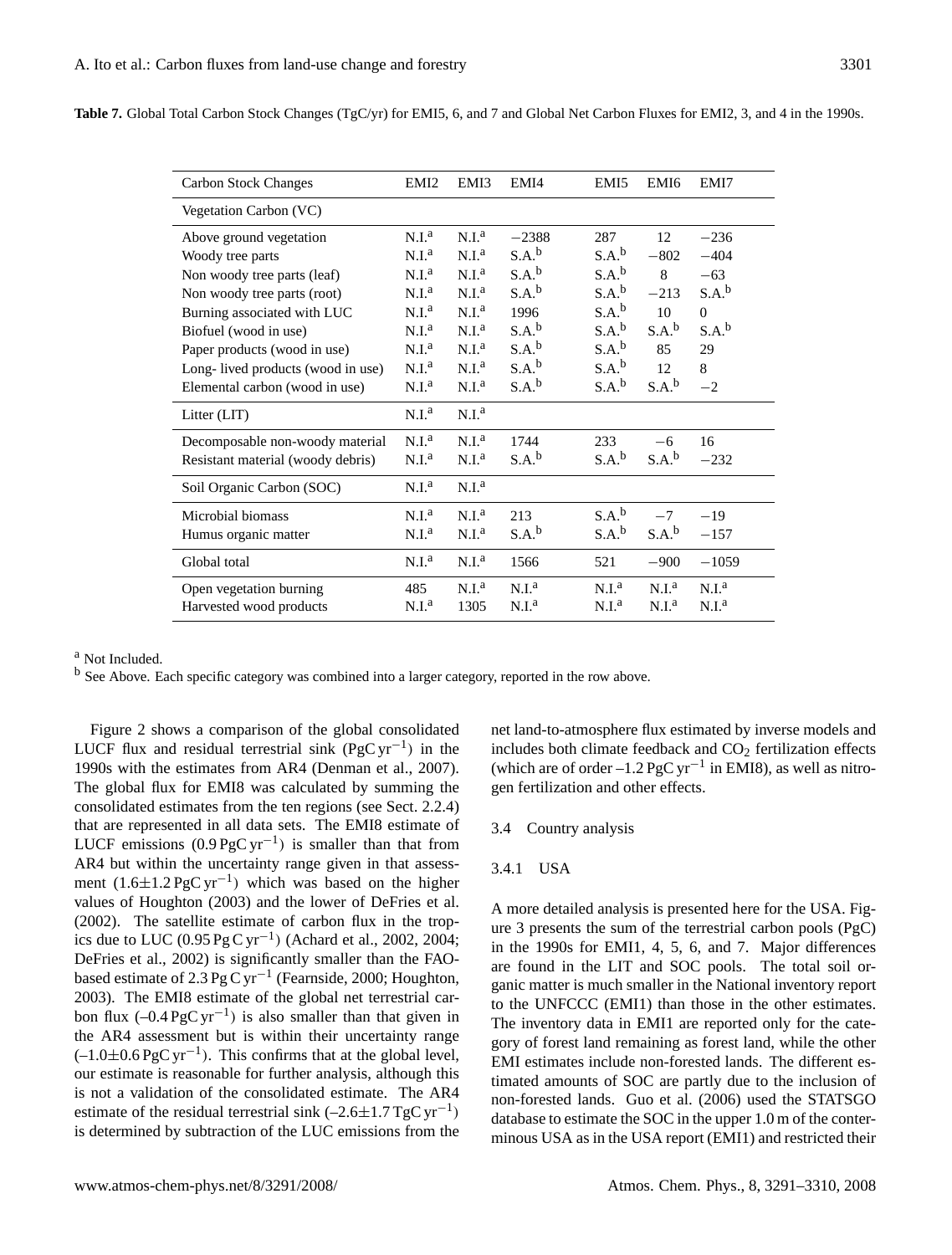

**Fig. 3.** Comparison of the sum of terrestrial carbon pools (PgC) for the USA in the 1990s. The white color represents the LIT when LIT incording the Society of the winter color depresents the ECT. When ETT is separated from SOC. The green color shows the SOC + LIT. The

red color denotes the VC.

 $-100$ 

 $-150$ 



Figure 4. Comparison of carbon stock changes (TgC yr-1) for the 1990s. The 1990s in the 1990s. is separated from SOC. The green color shows the  $SOC + LIT$ . The red color denotes the VC. **Fig. 4.** Comparison of carbon stock changes (TgC yr−<sup>1</sup> ) for the USA in the 1990s. The white color represents the LIT when LIT

in EMI7 and as large as woody tree parts (VC). Harmon and Hua (1991) report that the ratio of CWD to live wood biomass is about 20–25% for subtropical, temperate, and bo-

real forests, which is consistent with EMI1.

Figure 4 presents carbon stock changes for EMI1, 5, 6 and 7. The inventory data from EMI1 represent only forests including VC, LIT and SOC. The contributions of carbon stock changes for non-forests are insignificant for EMI6, because woody invasions into grasslands are not considered in this model. On the other hand, significant differences in the carbon fluxes in forest lands and all lands are found for EMI5 mainly due to LUC emissions in cultivated areas and pasturelands. The averaged carbon stock changes for forests show an accumulation of carbon in LIT + SOC for EMI1  $(-49 \text{ TgC yr}^{-1})$ , EMI5  $(-92 \text{ TgC yr}^{-1})$  and EMI6 (-90 TgC yr<sup>-1</sup>), as opposed to EMI7 which reports 51 TgC yr−<sup>1</sup> for all land cover types. Litter in EMI1 increases as the tree biomass increases, because estimates for dead wood are based on the ratio of downed dead wood to live tree biomass, while that in the process-based models does not increase linearly with tree biomass, but is determined by the models calculations, which depend on the changes in climate (soil temperature and moisture).

Table 3 presents terrestrial carbon fluxes for each LUCF activity considered in the different LUCF data sets for the USA in the 1990s. We note that EMI3 represents the data of Hurtt et al. (2002) for this analysis in the USA. Only EMI2, 3 and 4 include the effects of fire suppression on LUCF fluxes, but EMI1 excludes woody encroachment in non-forests. The terrestrial carbon flux in EMI4  $(-108 \text{ Tg C yr}^{-1})$  is in good agreement with that of EMI6

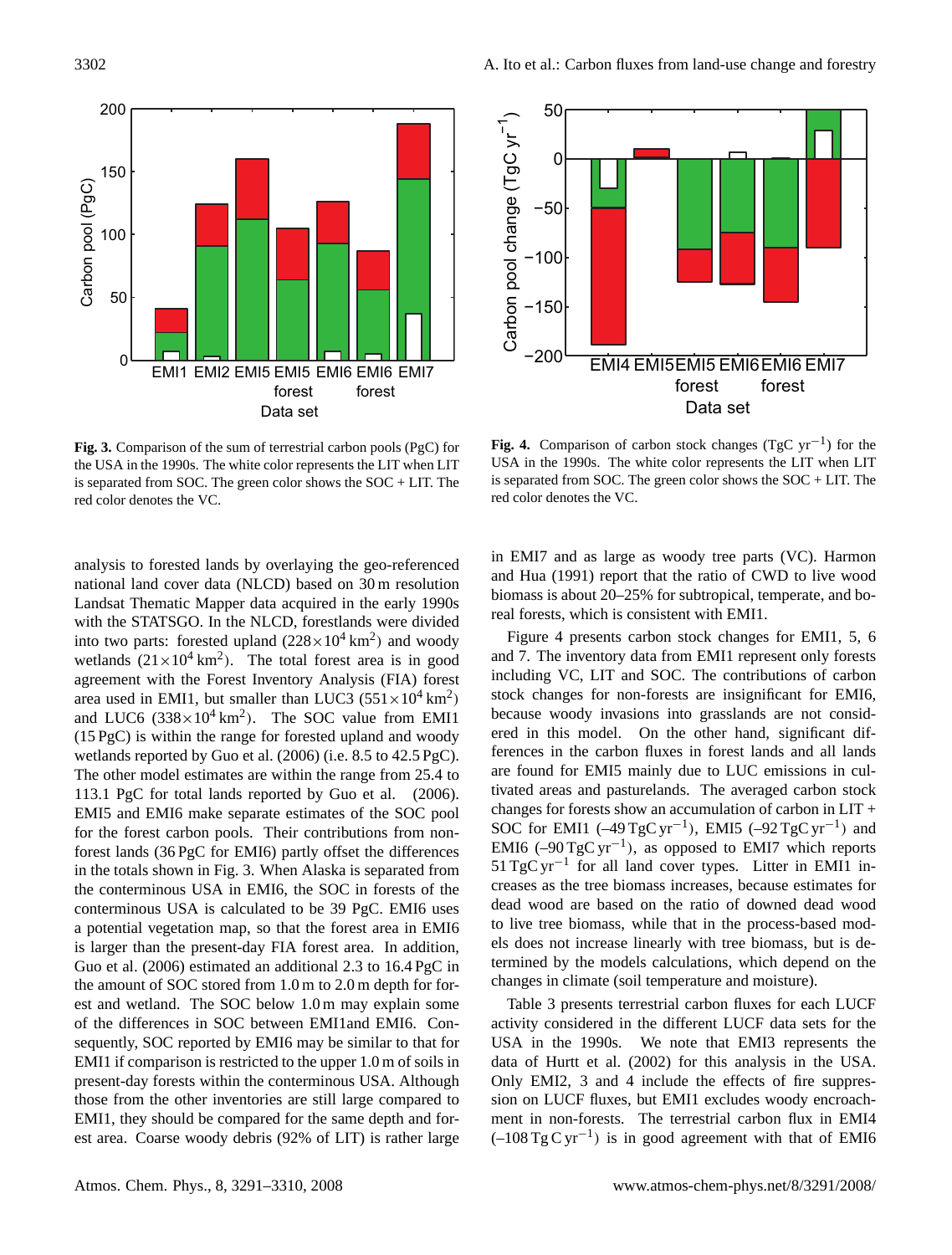excluding environmental factors  $(-114 \text{ Tg C yr}^{-1})$ , but this agreement is fortuitous, because there is a large sink in EMI4 due to fire suppression  $(-130 \text{ TgC yr}^{-1})$  which is not considered in EMI6. The overall fire suppression sink in EMI4 for the 1980s  $(-155 \text{ TgC yr}^{-1})$  is in good agreement with that in EMI3 ( $-150$  Tg C yr<sup>-1</sup>), but the fractions of VC and SOC could be different, because the changes in SOC associated with woody encroachment are assumed to be negligible in EMI4. When the comparison is restricted to forested lands, the UNFCCC reported carbon flux  $(-187 \text{ TgC yr}^{-1})$  is in better agreement with that of EMI3 (–230 TgC yr<sup>-1</sup>) but the difference is non-negligible. The sinks due to  $CO<sub>2</sub>$  fertilization and climate change predicted in EMI6 ( $-45$  TgC yr<sup>-1</sup>) and EMI7 ( $-7$  TgC yr<sup>-1</sup>) are relatively minor components, which is consistent with Caspersen et al. (2000) who used the FIA data to estimate the effects of environmental factors.

We compare inverse model fluxes for Temperate North America (TNA) (including the conterminous USA, most of Mexico, and southern Canada) with the bottom-up inventories examined here for the USA, under the assumption that most of the estimated inverse flux would be associated with the USA (Table 8). In Gurney et al. (2004) the net biospheric flux for TNA for 1992–1996 is  $-0.9$  PgC yr<sup>-1</sup>, while more recent updates (Baker et al., 2006) give –1.1 $\pm$ 0.23 PgC yr<sup>-1</sup> for the decade 1991–2000. Depending on the use of all sites (i.e. ocean and land) versus only ocean observations, Patra et al. (2006) estimated the TNA sink in the range from – 0.56 to  $-0.69 \,\mathrm{PgC \,yr^{-1}}$  for the period 1999–2001. Based on many models' inability to match observed  $CO<sub>2</sub>$  profiles, Stephens et al. (2007) argue for 38% smaller uptake fluxes over northern lands but do not report values for TNA. These fluxes have the fossil-fuel and industrial sources removed and represent the sum of changes due to LUCF and the environment  $(CO<sub>2</sub>$  and nitrate fertilization,  $O<sub>3</sub>$  damage (Sitch et al., 2007), and climate). The decadal averaged estimate for the total terrestrial uptake for TNA (Baker et al., 2006) is significantly larger than the sum of our consolidated estimate  $(-0.24 \,\text{PgC yr}^{-1}$  averaged over 1990–1999; EMI8) and other sinks such as carbon accumulated in sediments of reservoirs and rivers and the balance of exports and imports by rivers and commerce (e.g. food and wood) (–0.08 to –0.17 PgC yr−<sup>1</sup> ; Pacala et al., 2001). Examining this result together with the significant uncertainties in carbon pools and fluxes for non-forests (e.g. woody invasion) may imply that ENV factors (i.e. warming climate and fertilization) have played a larger role than estimated in EMI8.

# 3.4.2 Brazil

Figure 5 shows a comparison of the net LUC area changes in forests ( $10^2 \text{ km}^2 \text{ yr}^{-1}$ ) due to conversion of forest to/from crop and pasture land in Brazil in 1990. Comparison of LUC3 and LUC6 both of which are based on SAGE for cropland conversions shows that the LUC3 net increase in forest areas  $(63 \times 10^2 \text{ km}^2 \text{ yr}^{-1})$  due to cropland conversion



red color shows the conversion of forest to/from pasture. The signs  $\epsilon$ for deforestation are negative  $\left(\text{-}\right)$  and for abandonment positive  $\left(\text{+}\right)$ . **Fig. 5.** Comparison of the net land-use area changes. The white color represents the conversin of forest to/from crop land and the

Table 8. Comparison of Terrestrial Carbon Fluxes (TgC yr<sup>-1</sup>) From the Top-Down Estimates for the Temperate North America and Bottom-Up Estimates for the USA.

| Study                  | $C$ Flux           | Method            |
|------------------------|--------------------|-------------------|
| Baker et al. (2006)    | $-1.1 \pm 0.23$    | Inverse model     |
| Gurney et al. (2004)   | $-0.9$             | Inverse model     |
| Patra et al. (2006)    | $-0.56$ to $-0.69$ | Inverse model     |
| This work <sup>a</sup> | $-0.32$ to $-0.41$ | Consolidated data |

<sup>a</sup> Sum of EMI8 and other sinks estiamted by Pacala et al. (2001).

is consistent with that in LUC6 ( $70 \times 10^2$  km<sup>2</sup> yr<sup>-1</sup>). However, the sum of the gross decrease in forest and grassland areas in LUC3 ( $-29 \times 10^2$  km<sup>2</sup> yr<sup>-1</sup>) due to conversion of forest to crop and pasture land is smaller than that in LUC6  $(-34 \times 10^{2} \text{ km}^{2} \text{ yr}^{-1})$  from 1989 to 1990 in Brazil. The difference is mainly due to the simple interpolation to T42 in the case of LUC3, because the estimate was  $-34 \times 10^2$  km<sup>2</sup> yr<sup>-1</sup> on the original grid. Further, the gross decrease in forests in LUC3 ( $-28 \times 10^2$  km<sup>2</sup> yr<sup>-1</sup>) due to crop and pasture land conversions is larger than that in LUC6 ( $-8 \times 10^2$  km<sup>2</sup> yr<sup>-1</sup>) due to crop land conversion from 1989 to 1990 in Brazil. Therefore, LUC3 accounts for major deforestation due to LUC, as opposed to LUC6. As a result, the net change due to LUC in Fig. 5 is similar but the gross deforestation is different. Regarding the conversion of

natural forests to cropland, there are two major reasons that could cause differences between the data sets: (1) the satellite based classifications used for the present-day natural vegetation cover versus classification based on ground observations and (2) the use of fractional natural plant functional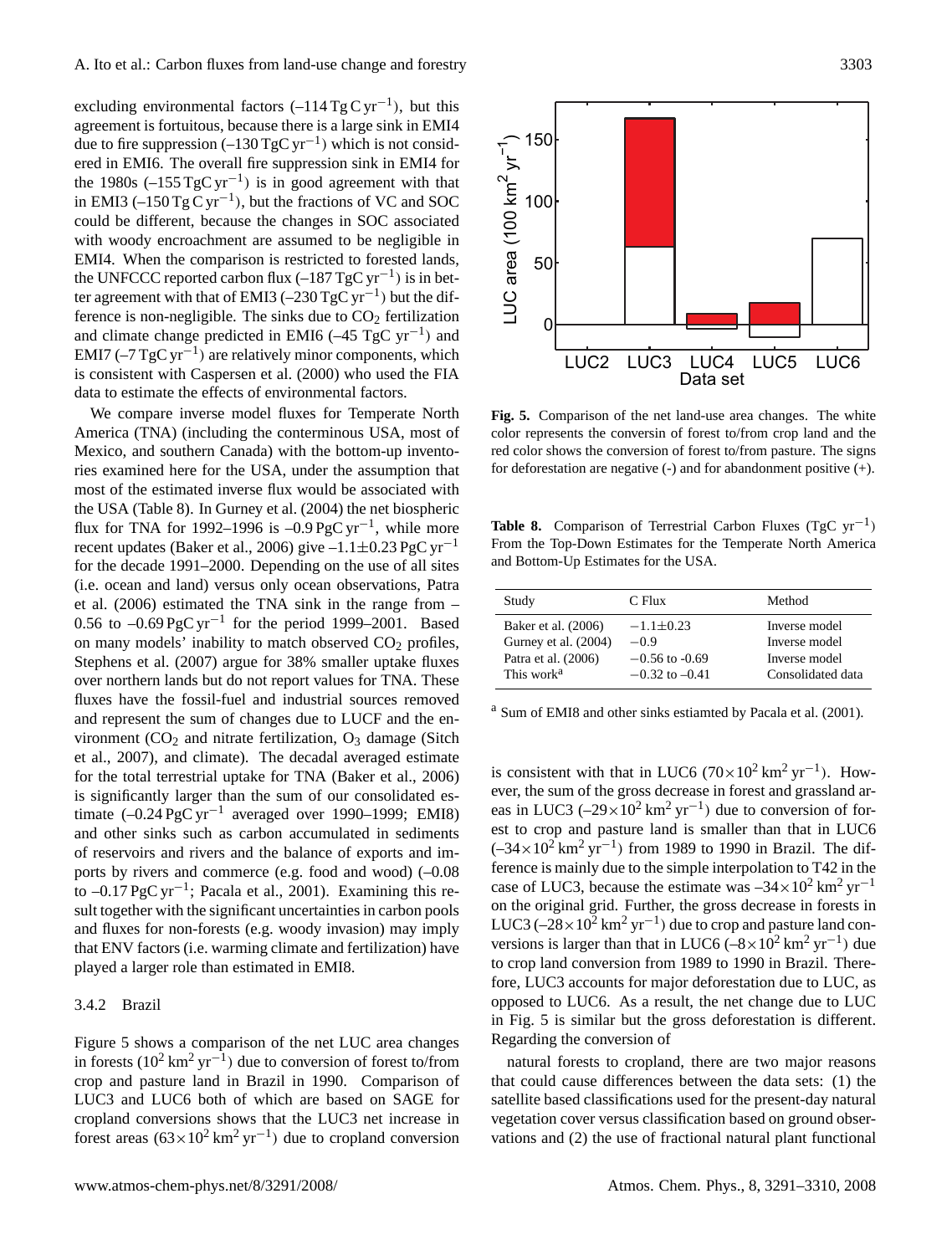

**Fig. 6.** Comparison of terrestrial carbon fluxes (TgC yr<sup>-1</sup>) for each land-use activity for Brazil in the 1990s. The white color represents the pasture conversion when pasture is separated from LUCF. The green color shows total LUCF. The red color denotes the biospheric response due to  $CO<sup>2</sup>$  fertilization and climate change.

types (PFTs) versus a single land-use type approach for each grid area. The first factor determines what types of natural vegetation were assumed to exist on the Earth's surface (e.g. forests, grasses or bare land), which could vary between different data sources. In LUC6, the GLC2000 data set (Eva et al., 2004) was combined with 1992 satellite data, and the grid cells were adjusted to have the same fractions of tree covered land, bare ground and inland water as in GLC2000 and to have the same cropland and grassland fractions as in 1992. In the biogeochemical models (EMI6 and EMI7), forest grid cells may include non-forest areas, but they are treated as forests. LUC3 uses the simplified vegetation map from the Matthews (1983) global ecosystem data set. Moreover, these data are significantly different from those reported by LUC5 which includes secondary forest based on SAGE and other sources, mainly because LUC5 used a linear interpolation between 1970 and 1990, while other data sets used a database based on a single year. As opposed to LUC5, the LUC3 and LUC6 data sets did not track LUC activities, and therefore they represent a "net" change of areas associated with tree PFTs that were converted to cropland area, i.e. the primary (or secondary) forest area that was converted to crops, minus any crop (and pasture) area converted back to secondary forest. Areas converted from crop and pasture could include both active human conversions (e.g. short-rotation forestry in Brazil) and the passive reversion of abandoned crop or pasture land to "natural" (but possibly degraded) forest. The errors implicit in this approach might have significant impacts on carbon dynamics resulting from the changes in land cover at small spatial scales and short-term durations. LUC2 and LUC4 show small net changes in LUC areas.

LUC4 in the 1990s presents substantial gross changes of deforestation  $(-73 \times 10^2 \text{ km}^2 \text{ yr}^{-1})$  and AR  $(79 \times 10^{2} \text{ km}^{2} \text{ yr}^{-1})$ , while LUC2 assigned all the changes in cropland areas to non-forest conversions and thus has a zero net change in forest areas. Even though LUC2, LUC4 and LUC5 use the FAOSTAT for crop and pasture lands, the net forest area changes in LUC2 (zero), LUC4  $(6 \times 10^2 \text{ km}^2 \text{ yr}^{-1})$ , and LUC5  $(7 \times 10^2 \text{ km}^2 \text{ yr}^{-1})$  in the 1990s are substantially smaller than that for 1990–2000 reported by FAO (2006) ( $-268 \times 10^2$  km<sup>2</sup> yr<sup>-1</sup>). According to Araújo et al.  $(2007<sup>3</sup>)$  $(2007<sup>3</sup>)$  $(2007<sup>3</sup>)$ , the allocations of deforestated areas due to pasture and agriculture expansions in HYDE used by de Campos et al. (2005) do not match those in INPE, primarily due to differences between the HYDE and INPE databases in the basic methodology and the concept of deforestation. These comparisons demonstrate the need to constrain the rate of conversions of natural forest areas in each specific LUC activity for the calculation of LUC.

Figure 6 presents terrestrial carbon fluxes  $(TgCyr^{-1})$  for each LUCF activity considered in the different emission data sets for Brazil in the 1990s. EMI4 shows a major source of carbon fluxes to the atmosphere due to forest conversion to pasture. Carbon fluxes due to land conversions are opposite in sign for Brazil between EMI6 (–327 TgC yr−<sup>1</sup> ) and EMI7 (79 TgC yr−<sup>1</sup> ). The SAGE data show high-clearing rates in eastern Brazil during 1960–1980 and extensive cropland abandonment during 1980–1992 except for southeastern Brazil. When the comparison is restricted to the early 1990s, because different secondary assumptions are used for land cover changes in the 1990s, EMI6 indicates a 500  $(TgCyr^{-1})$  sink due to LUC, while EMI7 shows extensive emissions due to conversion of forest to cropland during the same period. This might be partly due to the inclusion of pasture land conversion, because the net forest area change  $(104 \times 10^2 \text{ km}^2)$  due to pasture conversion is larger than that due to crops in LUC3 (Fig. 5). Since FAO (2006) reports a decrease in forest areas in Brazil between 1990 and 2000, the positive sign (i.e. net source) in EMI4, which is based on FAO (2006), is consistent with EMI7, which did not use the HYDE data set. The emissions in inventory approaches (EMI1, 2, and 3) are not directly comparable to the other emissions shown in Fig. 6, because there is a time delay in emissions into the atmosphere that are accounted for only in EMI4, 5, 6 and 7. The annual gross emission due to deforestation in EMI1 can be compared with that in EMI2, as follows. If we assume that 100% of the above-ground biomass in EMI2 is immediately removed from the forest as in EMI1, the gross emissions due to deforestation are in better agreement between EMI1 (251 TgC yr−<sup>1</sup> ) and EMI2  $(222 \text{ TgC yr}^{-1})$  as well as the deforestation area between the

<span id="page-13-0"></span><sup>&</sup>lt;sup>3</sup> Araújo, M. S. M., Silva, C., and Campos C. P.: Land use change sector contribution to the carbon historical emissions and the sustainability case study of the Brazilian Legal Amazon, Renewable Sustainable Rev., accepted, 2007.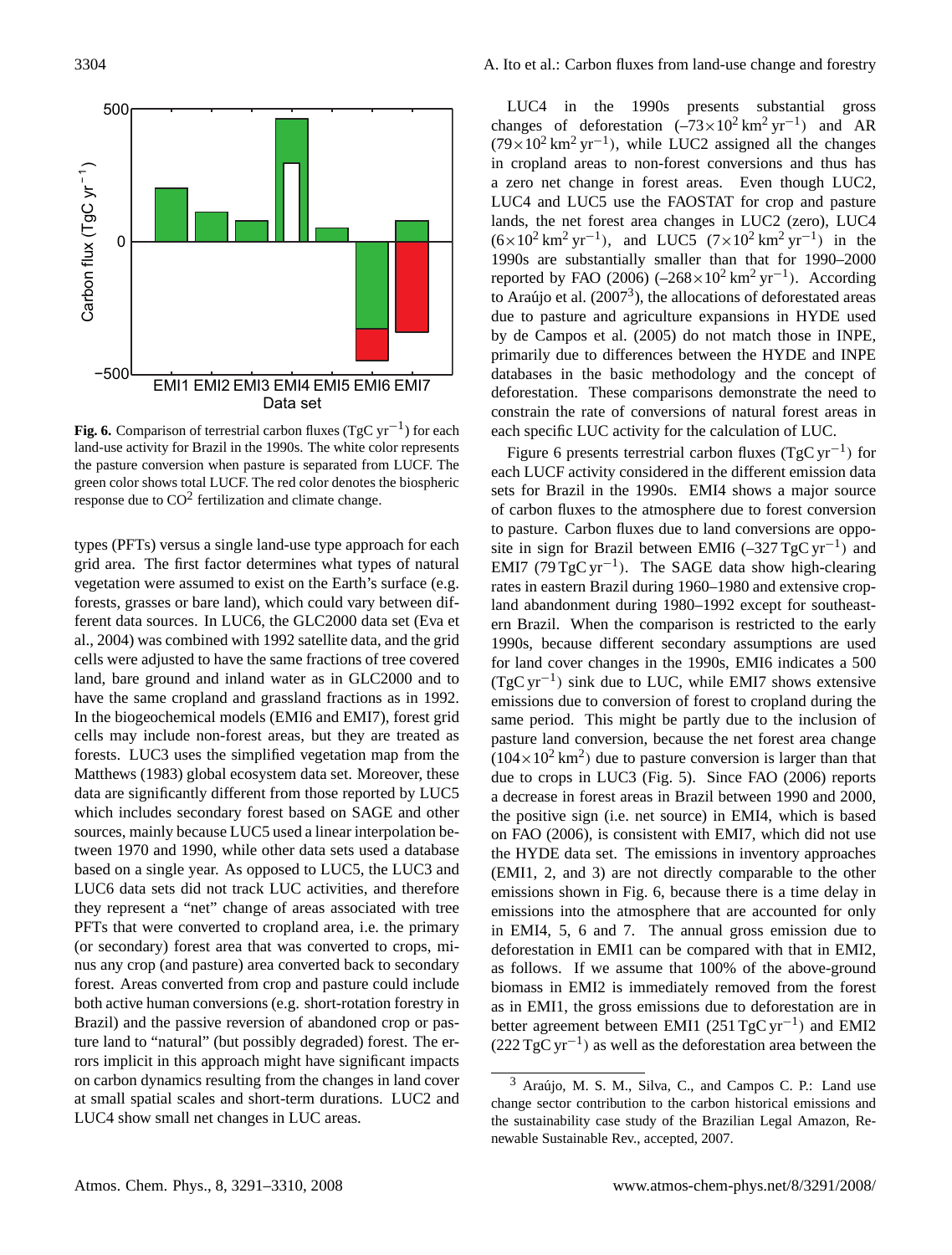INPE report  $(-313 \times 10^2 \text{ km}^2 \text{ yr}^{-1})$  from 1988 to 1994 and that from FAO (1993)  $(-367 \times 10^{2} \text{ km}^{2} \text{ yr}^{-1})$  from 1981 to 1990. EMI1 does not account for the fate of the carbon removed from the forests. Assuming that the carbon is either emitted to the atmosphere or harvested, combining the emissions to the atmosphere in EMI2 (111 TgC  $yr^{-1}$ ) and the harvested wood including slash in EMI3 (79 TgC yr<sup>-1</sup>) yields a smaller gross emission due to deforestation than that in EMI1 (251 TgC yr<sup>-1</sup>). However, Asner et al. (2005) reported that selectively logged areas ranged from 121 to 198  $(\times 10^2 \text{ km}^2 \text{ yr}^{-1})$  between 1999 and 2002, equivalent to 60 to 123% of the deforestation area reported by INPE. This may suggest that selective logging has been implicitly taken into account in the net emissions since the selective logging area could have been deforested or regenerated between the years 1988 and 1994 when satellite estimates were possible. In Brazil, climate and  $CO<sub>2</sub>$  responses are significantly different between EMI6 and EMI7, whereas they were insignificant in the USA.

We can compare the available inverse model fluxes for Tropical  $(1.07 \pm 0.69 \,\text{PgC yr}^{-1})$  and South America  $(-0.64\pm0.51$  PgC yr<sup>-1</sup>) from Baker et al. (2006) with our consolidated bottom-up method for the decade 1991–2000. Patra et al. (2006) estimated a smaller Tropical source (0.50 to  $0.55 \,\mathrm{PgC \,yr^{-1}}$  and a smaller Temperate sink (-0.16 to  $0.01 \text{ PgC yr}^{-1}$ ), although their combined emissions from Tropical and Temperate America are consistent with those from Baker et al. (2006). The total net emission for Latin America in EMI8 (-0.17 PgC yr<sup>-1</sup>) is smaller than that from the inverse models  $(0.43\pm 0.86 \,\text{PgC yr}^{-1})$  but within the uncertainty range. The estimate of total LUC emissions in EMI8 (0.4 PgC yr<sup>-1</sup>) during the 1990s is in between the estimates of Achard et al. (2004) (0.3 PgC yr<sup>-1</sup>) and DeFries et al. (2002) (0.5 PgC yr<sup>-1</sup>). The interannual variability of  $CO<sub>2</sub>$  flux in EMI8 for Latin America (Fig. 7) is significantly smaller than the inverse estimates (Baker et al., 2006). The bottom-up estimates of LUCF may capture the averaged changes of the net LUCF emissions but may not fully account for the timing of  $CO<sub>2</sub>$  flux changes. Further, there are significant uncertainties in selective logging (e.g. Nepstad et al., 1999; Asner et al., 2005) and open vegetation burning (e.g. van der Werd et al., 2004; Jain et al., 2006; Ito et al., 2007b). This may imply that accurate estimates of the shortterm flux would play a key role in closing the gap between the bottom-up and top-down estimates.

#### **4 Summary and conclusions**

There are large differences in the processes included in different LUCF data sets at the global level. Thus, model estimates for LUCF emissions without climate feedback range from  $-0.5$  to  $1.4$  PgC yr<sup>-1</sup>. The Houghton et al. (2006) emissions are the highest of these emissions but this data set includes the most complete set of LUCF processes. Because



**Fig. 7.** Interannual variability in LUCF emissions for EMI4 (blue), EMI5 (green) and terrestrial carbon fluxes (PgC yr−<sup>1</sup> ) for EMI6 (red), EMI7 (magenta) and EMI8 (black) for Latin America.

there are different sources of errors at the country level, a country specific approach with spatial and temporal detail is needed to reconcile different estimates of carbon fluxes. Specific issues that will need to be addressed for the USA data for LUCF emissions include a more accurate quantification of the SOC and the changes in carbon stock due to the effects of fire suppression as well as a better constraint on estimates of the long-term ENV. Specific issues that will need to be focused on to improve the Brazilian data for LUCF emissions include a more accurate quantification of the rate of deforestation and AR in each specific LUC activity.

We constructed a consolidated estimate of global LU-LUCF fluxes from different processes which used the Houghton et al. (2006) estimates if not included in the other models and an average of the estimates for each process when independent data sets were available. This yields a global estimate for LUCF emissions of  $0.9$  PgC yr<sup>-1</sup> for the 1990s. The global estimate of LUCF emissions in the consolidated estimate (i.e. 0.9 with a range from  $-0.6$  to  $1.8 \text{Pg yr}^{-1}$ ) is compatible with AR4 assessment (1.6±1.2 PgC yr−<sup>1</sup> ). Overall, climate feedback and fertilization effects could significantly decrease the net global emissions from LUCF, but more research will be needed to better quantify these effects. Climate feedback and fertilization effects in the 2 biogeochemical cycle models reviewed here lead to a C sink ranging from  $-0.9$  to  $-1.4$  Pg yr<sup>-1</sup>, which is smaller than that of the AR4 estimate of the residual terrestrial sink but within their uncertainty range (–2.6±1.7 TgC yr−<sup>1</sup> ). The AR4 estimate may include nitrogen fertilization and other effects that are not in the 2 biogeochemical models. Our consolidated estimate of the net global terrestrial carbon flux (i.e. the sum of emissions and uptake,  $-0.4 \text{PgC yr}^{-1}$ ) is also smaller than that of the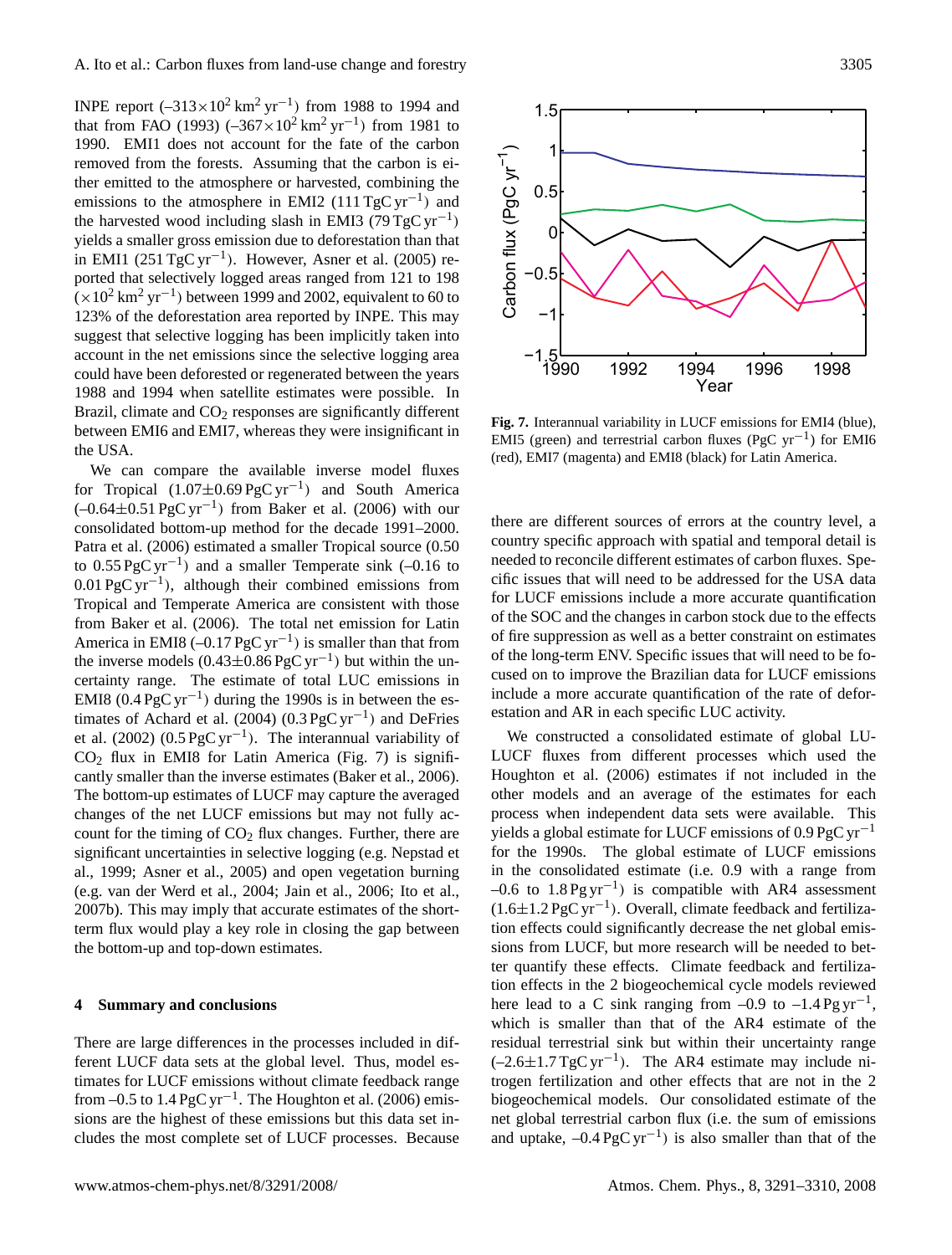AR4 assessment, but still just within the uncertainty range derived from a combination of inverse models and observations  $(-1.0 \pm 0.6$  PgC yr<sup>-1</sup>).

Estimates of LULUCF emissions from the UNFCCC that are nearly global in scope are –0.25 PgC yr<sup>-1</sup>. The UNFCCC guidelines suggest that this estimate should include all processes as does our consolidated estimate. However, these two estimates are not always comparable. In order to investigate the possible reasons for the large differences between the different estimates, we investigated two specific countries. For example, our consolidated estimate includes carbon fluxes in non-forested areas (e.g. USA) and the time lag in emissions (e.g. Brazil).

In the USA, the UNFCCC estimate, EMI1, only accounts for the carbon stock change for the SOC pool in forests, while the other estimates include nonforests. When the comparison is restricted to forested land, the UNFCCC reported carbon accumulation in LIT + SOC  $(-49 \text{ TgC yr}^{-1})$ is smaller than the range of values for different models (-90 to -92 TgC yr<sup>-1</sup>) in forests but larger than a loss of 51 TgC yr<sup>-1</sup> for all land cover types in one estimate (EMI7). Only EMI2, 3 and 4 include the effects of fire suppression on LUC fluxes, but EMI1 excludes woody encroachment in nonforests. When the comparison is restricted to forested lands, the UNFCCC reported net carbon sink  $(-0.19 \text{ PgC yr}^{-1})$  is in better agreement with EMI3 (–0.23 PgC yr−<sup>1</sup> ) but larger than that in EMI4 (-0.11 PgC yr<sup>-1</sup>) which includes all land cover use types. Nevertheless, the UNFCCC estimate (EMI1) is much smaller than the sink estimated by inverse models.

Pasture and cropland conversion to forests lead to a net C emission from Brazil in the range –0.33 to +0.43 PgC yr−<sup>1</sup> from different estimates, compared to a source of +0.19 PgC yr<sup>-1</sup> from UNFCCC. Even the use of the same primary data set (i.e., FAO, SAGE, and HYDE) can lead to differences in the total area associated with LUC when secondary assumptions are applied to the data sets compared in this study. Differences are possibly caused by different implementations of different primary data to secondary data in the conversion of natural forests to managed lands and vice versa: the satellite based classifications used for the present-day natural vegetation cover versus classification based on ground observations, the use of fractional natural plant functional types versus a single land-use type approach, and the application of the "net" changes in LUC areas within different resolutions treated by different models. In addition, the response to climate change and fertilization in the 2 biogeochemical cycle models that we compared ranged from  $-122$  to  $-448$  TgC yr<sup>-1</sup>, which was a significantly larger range than the range found in the USA (–7 to  $-45 \,\mathrm{TgC \,yr^{-1}}$ ).

Our consolidated estimate of the terrestrial carbon flux for Latin America in the 1990s  $(-0.17 \,\text{PgC yr}^{-1})$ is within the uncertainty range of inversion estimates (0.43±0.86 PgC yr−<sup>1</sup> ) but results in smaller inter-annual variability in the  $CO<sub>2</sub>$  flux than that found in estimates based on inversion (Baker et al., 2006). For Temperate North America, our consolidated estimate shows a weaker uptake than the inverse estimates. The differences between the net fluxes estimated by the emissions models and by the atmospheric inversions can be caused by large uncertainties in LIT and SOC sinks for the USA and by significant uncertainties in short-term fluxes for Latin America, as well as by different responses to LUCF and environmental changes. These differences show that significant efforts are still needed to resolve differences in LUCF emissions at the regional and country levels. Moreover, the agreement found above at the global level between inverse estimates of the net carbon fluxes and those from this bottom-up study may be due to compensations between our weak total sink in the Northern Hemisphere and smaller LUCF emissions in the Southern Hemisphere.

*Acknowledgements.* Support for this research was provided to A. Ito by Innovative Program of Climate Change Projection for the 21st Century (MEXT). JEP and MJP acknowledge support from the Radiation Sciences Program at NASA. Support of this research was partly provided to C. P. de Campos by the Brazilian National Counsel of Technological and Scientific Development and partially by Petrobras. We wish to thank M. Jung for coordinating this work through the MATCH project.

Edited by: F. J. Dentener

## **References**

- Achard, F., Eva, H. D., Stibig, H. J., Mayaux, P., Gallego, J., Richards, T., and Malingreau, J. P.: Determination of deforestation rates of the world's humid tropical forests, Science, 297, 999–1002, 2002.
- Achard, F., Eva, H. D., Mayaux, P., Stibig, H.-J., and Belward, A.: Improved estimates of net carbon emissions from land cover change in the tropics for the 1990s, Global Biogeochem. Cy., 18, GB2008, doi:10.1029/2003GB002142, 2004.
- Albani, M., Medvigy, D., Hurtt, G. C., and Moorcroft, P. R.: The contributions of land-use change,  $CO<sub>2</sub>$  fertilization, and climate variability to the Eastern US carbon sink, Global Change Biol., 12, 2370–2390, 2006.
- Amichev, B. Y. and Galbraith, J. M.: A revised methodology for estimation of forest soil carbon from spatial soils and forest inventory data sets, Environ. Manage., 33(Suppl. 1), S74–S86, 2004.
- Amundson, R.: The carbon budget in soils. Annu. Rev. Earth Planet. Sci., 29, 535–562, 2001.
- Asner, G. P., Knapp, D. E., Broadbent, E. N., Oliveira, P. J. C., Keller, M., and Silva, J. N.: Selective Logging in the Brazilian Amazon, Science, 310, 480–482, 2005.
- Baker, D. F., Law, R. M., Gurney, K. R., et al.: TransCom 3 inversion intercomparison: Impact of transport model errors on the interannual variability of regional  $CO<sub>2</sub>$  fluxes, 1988–2003, Global Biogeochem. Cy., 20, GB1002, doi:10.1029/2004GB002439, 2006.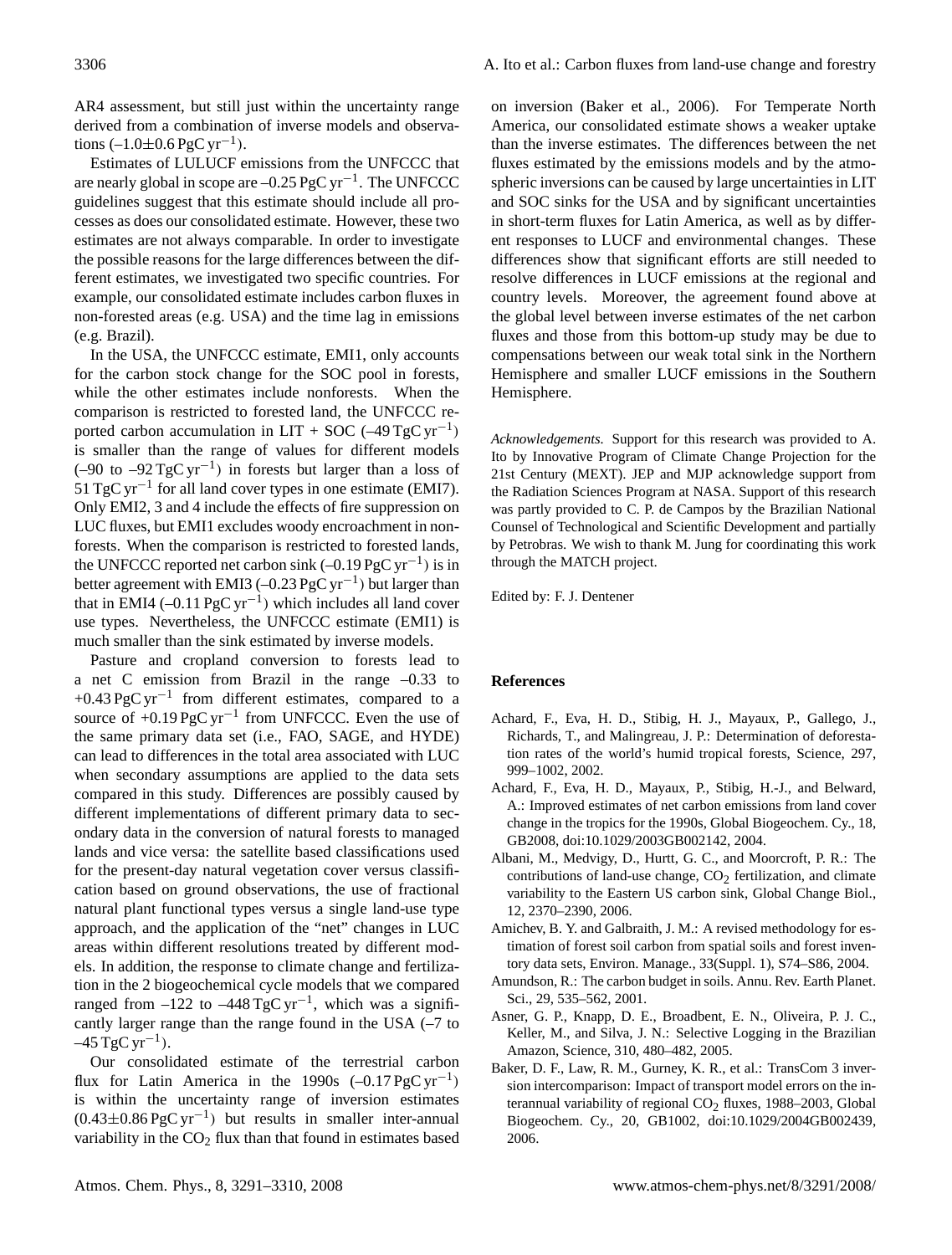- Bartholomé, E. and Belward, A. S.: GLC2000: a new approach to global land cover mapping from Earth observation data, Int. J. Remote Sens., 26, 1959–1977, 2005.
- Betts, R. A., Falloon, P. D., Klein Goldewijk, K., and Ramankutty, N.: Biogeophysical effects of land use on climate: Model simulations of radiative forcing and large-scale temperature change, Agr. For. Metetorol., 142, 216–233, 2007.
- Birdsey, R. A., and Heath, L. S.: Carbon changes in US forests, in: Productivity of America's Forests and Climate Change, edited by: Joyce, L. A., USDA Forest Service, Rocky Mountain Forest and Range Experiment Station, GTR-RM-271, Fort Collins, Colorado, USA, 56–70, 1995.
- Birdsey, R. and Heath, L. S.: Forest inventory data, models, and assumptions for monitoring carbon flux, in: Soil Carbon Sequestration and the Greenhouse Effect, SSSA Special Publication No. 57. Soil Science Society of America, Madison, Wisconsin, USA, 125–135, 2001.
- Brazil Ministry of Science and Technology: Brazil's initial National Communication to the United Nations Framework Convention on Climate Change, report, General Coordination on Global Climate Change, Brazilia, Brazil, 2004.
- Brown, S. and Lugo, A. E.: Tropical secondary forests, J. Trop. Ecol., 6, 1–32, 1990.
- Brown, S., Lugo, A. E., and Chapman, J.: Biomass of tropical tree plantations and its implications for the global carbon budget, Can. J. Forest Res., 16 390–16 394, 1986.
- Caspersen, J. P., Pacala, S. W., Jenkins, J. C., Hurtt, G. C., Moorcroft, P. R., and Birdsey, R. A.: Contributions of land-use history to carbon accumulation in U.S. forests, Science, 290, 1148– 1151, 2000.
- Chevallier, F., Breon, F.-M., and Rayner, P. J.: Contribution of the Orbiting Carbon Observatory to the estimation of  $CO<sub>2</sub>$  sources and sinks: Theoretical study in a variational data assimilation framework, J. Geophys. Res., 112, D09307, doi:10.1029/2006JD007375, 2007.
- Cramer, W., Bondeau, A., Woodward, F. I., et al.: Global response of terrestrial ecosystem structure and function to  $CO<sub>2</sub>$  and climate change: Results from six dynamic global vegetation models, Global Change Biol., 7, 357–373, 2001.
- Davidson E. A. and Janssens, I. A.: Temperature sensitivity of soil carbon decomposition and feedbacks to climate change, Nature, 440, 165–173, 2006.
- de Campos, C. P.: Historical land use change  $CO<sub>2</sub>$  emissions from land use change to agriculture and pasture and the climate change contributions by country - the Proposal by Brazil to the Climate Convention, Ph.D. thesis, Energy Planning Program of Federal University of Rio de Janeiro, Rio de Janeiro, Brazil, 2007.
- de Campos C. P., Muylaert, M. S., and Rosa, L. P.: Historical CO<sub>2</sub> emission and concentrations due to land use change of croplands and pastures by country, Sci. Tot. Environ., 346, 149–155, 2005.
- DeFries, R. S., Houghton, R. A., Hansen, M. C., et al.: Carbon emissions from tropical deforestation and regrowth based on satellite observations for the 1980s and 1990s, Proc. Natl. Acad. Sci., U.S.A., 99, 14 256–14 261, 2002.
- Denman, K. L., Brasseur, G., Chidthaisong, A., et al.: Couplings between changes in the climate system and biogeochemistry, in: Climate Change 2007: The Physical Science Basis. Contribution of Working Group I to the Fourth Assessment Report of the Intergovernmental Panel on Climate Change, edited by: Solomon,

S., Qin, D., Manning, M., Chen, Z., Marquis, M., Averyt, K. B., Tignor, M., and Miller, H. L., Cambridge University Press, Cambridge, United Kingdom and New York, New York, USA, 2007.

- Enting, I. G.: Inverse Problems in Atmospheric Constituent Transport, Cambridge U. Press, USA, 2002.
- Eva, H. D., Belward A. S., De Miranda E., Di Bella C. M., Gond V., Huber O., Jones S., Sgrenzaroli M., and Fritz S.: A land cover map of South America, Global Change Biol., 10, 731–744, 2004.
- FAO: Forest resources assessment 1990; Tropical countries, FAO, Rome. Report FP-112, Italy, 1993.
- FAO: Assessing state and change in global forest cover: 2000 and beyond, Forest Resources Assessment Programme, Working Paper 31, FAO, Rome, Italy, 2000.
- FAO: Global Forest Resources Assessment 2005, FAO Forestry Paper 147, FAO, Rome Italy, 2006.
- FAOSTAT: Statistical Database of the United Nations Food and Agricultural Organization, [http://apps.fao.org/,](http://apps.fao.org/) access: February 2004.
- FAOSTAT: Statistical Database of the United Nations Food and Agricultural Organization, [http://apps.fao.org/,](http://apps.fao.org/) access: October 2005.
- Farquhar, G. D., Von Caemmerer, S., and Berry, J. A.: A biochemical model of photosynthetic  $CO<sub>2</sub>$  assimilation in leaves of  $C<sub>3</sub>$ species, Planta, 149, 78–90, 1980.
- Fearnside, P. M.: Global warming and tropical land-use change: Greenhouse gas emissions from biomass burning, decomposition and soils in forest conversion, shifting cultivation and secondary vegetation, Clim. Change, 46, 115–158, 2000.
- Friedlingstein, P., Cox, P., Betts, R., et al.: Climate-carbon cycle feedback analysis: Results from the C4MIP model intercomparison, J. Clim., 19, 3337–3353, 2006.
- Gerbig, C., Lin, J. C., Wofsy, S. C., Daube, B. C., Andrews, A. E., Stephens, B. B., Bakwin, P. S., and Grainger, C. A.: Toward constraining regional-scale fluxes of  $CO<sub>2</sub>$  with atmospheric observations over a continent: 2. Analysis of COBRA data using a receptor-oriented framework, J. Geophys. Res., 108, 4757, doi:10.1029/2003JD003770, 2003.
- Giardina, C. P. and Ryan, M. G.: Evidences that decomposition rates of organic carbon in mineral soil do not vary with temperature, Nature, 404, 858–861, 2000.
- Gruber, N. and Galloway, J. N.: An Earth-system perspective of the global nitrogen cycle, Nature, 451, 293–296, 2008
- Gullison, R. E., Frumhoff, P. C., Canadell, J. G., et al.:, Tropical forests and climate policy, Science, 316, 985–986, 2007.
- Guo Y. Y., Gong, P., Amundson, R., and Yu, Q.: Analysis of factors controlling soil carbon in the conterminous United States, Soil Sci. Soc. Amer. J., 70, 601–612, 2006.
- Gurney, K. R., Law, R. M., Denning, A. S., et al.: Towards robust regional estimates of  $CO<sub>2</sub>$  sources and sinks using atmospheric transport models, Nature, 415, 626–630, 2002.
- Gurney, K. R., Law, R. M., Denning, A. S., et al.: Transcom 3 inversion intercomparison: Model mean results for the estimation of seasonal carbon sources and sinks, Global Biogeochem. Cy., 18, GB1010, doi:10.1029/2003GB002111, 2004.
- Harmon, M. E. and Hua, C.: Coarse woody debris dynamics in two old-growth ecosystems, BioScience, 41, 604– 610, 1991.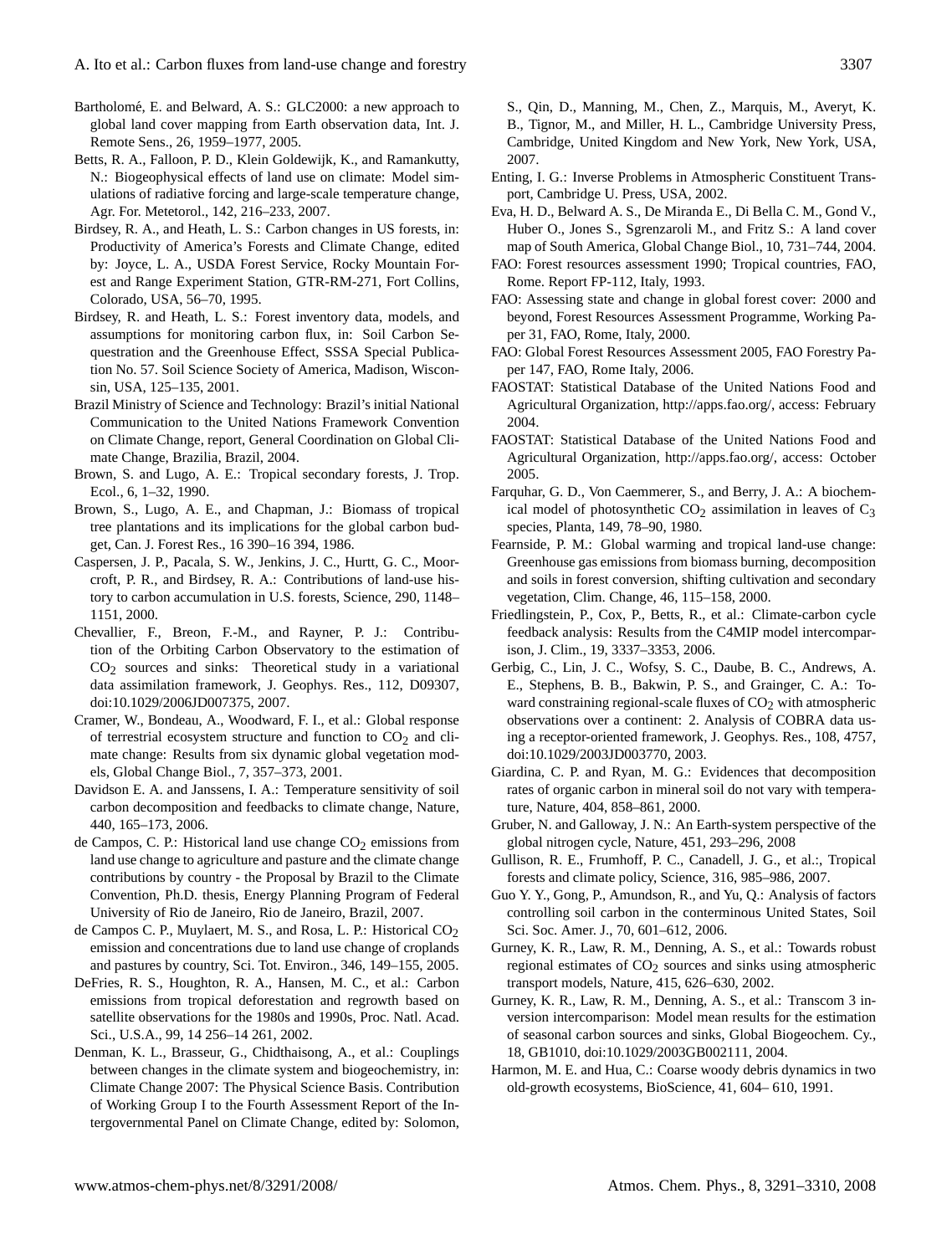- Harmon, M. E., Krankina, O. N., Yatskov, M., and Matthews, E.: Predicting broad-scale carbon stores of woody detritus from plotlevel data, in: Assessment Methods for Soil Carbon, edited by: Lal, R., Kimble, J. M., Follett, R. F., and Stewart, B. A., Lewis Publishers, 533–552, Boca Raton, Fla, USA, 2001.
- Heath, L. S., Smith, J. E., and Birdsey, R. A.: The potential of US forest soils to sequester carbon and mitigate the greenhouse effect carbon trends in U. S. Forestlands, in: A Context for the Role of Soils in Forest Carbon Sequestration, edited by: Kimble, J. M., Heath, L. S., Birdsey, R. A., and Lal, R., Lewis Publishers, 383–394, Boca Raton, FL, USA, 2003.
- Heimann, M. and Reichstein, M.: Terrestrial ecosystem carbon dynamics and climate feedbacks, Nature, 451, 289–292, 2008
- Houghton, R. A.: Revised estimates of the annual net flux of carbon to the atmosphere from changes in land use 1850–2000, Tellus, Ser. B, 55, 378– 390, 2003.
- Houghton, R. A. and Hackler, J. L.: Emissions of carbon from forestry and land-use change in tropical Asia, Global Change Biol., 5, 481–492, 1999.
- Houghton, R. A. and Hackler, J. L.: Sources and sinks of carbon from land-use change in China, Global Biogeochem. Cy., 17, 1034, doi:10.1029/2002GB001970, 2003.
- Houghton, R. A., Hackler, J. L., and Lawrence, K. T.: The US carbon budget: Contributions from land-use change, Science 285, 574–578, 1999.
- Houghton, R. A. and Ramakrishna, K.: A review of national emissions inventories from select non-Annex I countries: Implications for counting sources and sinks of carbon, Ann. Rev. Energy Environ., 24, 571–605, 1999.
- Houghton, R. A., Hobbie, J. E., Melillo, J. M., Moore, B., Peterson, B. J., Shaver, G. R., and Woodwell, G. M.: Changes in the carbon content of terrestrial biota and soils between 1860 and 1980: A net release of  $CO<sub>2</sub>$  to the atmosphere. Ecol. Monogr. 53, 235– 262, 1983.
- Houghton R. A., Skole, D. L., Nobre, C. A., Hackler, J. L., Lawrence K. T., and Chomentowski, W H.: Annual fluxes of carbon from deforestation and regrowth in the Brazilian Amazon, Nature, 403, 301–304, 2000.
- House, J. I., Prentice, I. C., Ramankutty, N., Houghton, R. A., and Heimann, M.: Reconciling apparent inconsistencies in estimates of terrestrial  $CO<sub>2</sub>$  sources and sinks, Tellus, Ser. B, 55, 345–363, 2003.
- Hurtt, G. C., Pacala, S. W., Moorcroft, P. R., Caspersen, J., Shevliakova, E., Houghton, R. A., and Moore III, B.: Projecting the future of the U.S. carbon sink, Proc. Natl. Acad. Sci., USA, 99, 1389–1394, 2002.
- Hurtt G. C., Frolking, S., Fearon, M. G., Moore, B., Shevliakova, E., Malyshev, S., Pacala, S. W., and Houghton, R. A.: The underpinnings of land-use history: Three centuries of global gridded land-use transitions, wood-harvest activity, and resulting secondary lands, Global Change Biol., 12, 1208–1229, 2006.
- IPCC: Revised 1996 IPCC Guidelines for National Greenhouse Gas Inventories. IPCC/OECD/IEA, Paris, France, 1997.
- IPCC: Land Use, Land-Use Change and Forestry: A special report of Working Group III of the Intergovernmental Panel on Climate Change, edited by: Watson, R. T., Noble, I. R., Bolin, B., Ravindranath, N. H., Verardo, D. J., and Dokken D. J., Cambridge University Press, Cambridge, UK, 2000.
- IPCC: Good Practice Guidance for Land Use, Land-Use Change, and Forestry. The Intergovernmental Panel on Climate Change, National Greenhouse Gas Inventories Programme, edited by: Penman, J., Gytarsky, M., Hiraishi, T., et al., [http://www.](http://www.ipcc-nggip.iges.or.jp/public/gpglulucf/gpglulucf.htm) [ipcc-nggip.iges.or.jp/public/gpglulucf/gpglulucf.htm,](http://www.ipcc-nggip.iges.or.jp/public/gpglulucf/gpglulucf.htm) 2003.
- IPCC: 2006 IPCC guidelines for National Greenhouse Gas Inventories, Agriculture, Forestry and Other Land Use, edited by: Eggleston, S., Buendia, L., Miwa, K., Ngara, T., and Tanabe, K., [http://www.ipcc-nggip.iges.or.jp/public/2006gl/vol4.html,](http://www.ipcc-nggip.iges.or.jp/public/2006gl/vol4.html) 2006.
- Ito, A., Ito, A., and Akimoto, H.: Seasonal and interannual variations in CO and BC emissions from open biomass burning in Southern Africa during 1998–2005, Global Biogeochem. Cy., 21, GB2011, doi:10.1029/2006GB002848, 2007a.
- Ito, A., Sudo, K., Akimoto, H., Sillman, S., and Penner, J. E.: Global modeling analysis of tropospheric ozone and its radiative forcing from biomass burning emissions in the twentieth century, J. Geophys. Res., 112, D24307, doi:10.1029/2007JD008745, 2007b.
- Ito, A. H., Muraoka, H., Koizumi, H., Saigusa, N., Murayama, S., and Yamamoto, S.: Seasonal variation in leaf properties and ecosystem carbon budget in a cool-temperate deciduous broadleaved forest: Simulation analysis at Takayama site, Japan, Ecol. Res., 21, 137–149, 2006.
- Ito, A. H. and Oikawa, T.: A simulation model of the carbon cycle in land ecosystems (Sim-CYCLE): A description based on drymatter production theory and plot-scale validation Source, Ecol. Model, 151, 143–176, 2002.
- Jacobson, A. R., Mikaloff Fletcher, S. E., Gruber, N., Sarmiento, J. L., and Gloor, M.: A joint atmosphere-ocean inversion for surface fluxes of carbon dioxide: 1. Methods and global-scale fluxes, Global Biogeochem. Cy., 21, GB1019, doi:10.1029/2005GB002556, 2007.
- Jain, A. K., Tao, Z., Yang, X., and Gillespie, C.: Estimates of global biomass burning emissions for reactive greenhouse gases (CO, NMHCs, and  $NO_x$ ) and  $CO_2$ , J. Geophys. Res., 111, D06304, doi:10.1029/2005JD006237, 2006.
- Jain, A. K. and Yang, X.: Modeling the effects of two different land cover change data sets on the carbon stocks of plants and soils in concert with  $CO<sub>2</sub>$  and climate change, Global Biogeochem. Cy., 19, GB2015, doi:10.1029/2004GB002349, 2005.
- Janzen, H.: Carbon cycling in earth systems a soil science perspective. Agr. Ecosyst. Environ., 104, 399–417, 2004.
- Jenkinson, D. S.: The turnover of organic carbon and nitrogen in soil, Philos. Trans. R. Soc. London, Ser. B, 329, 361–368, 1990.
- Jones C., McConnell, C., Coleman, K., Cox, P., Falloon, P., Jenkinson, D., Powlson, D.: Global climate change and soil carbon stocks; predictions from two contrasting models for the turnover of organic carbon in soil, Global Change Biol., 11, 154–166, 2005.
- Kawamiya, M., Yoshikawa, C., Sato, H., Sudo, K., Watanabe, S., and Matsuno, T.: Development of an integrated earth system model on the Earth Simulator, J. Earth Simurator, 4, 18–30, 2005.
- Krankina, O. N., Harmon, M. E., Kukuev, Y. A., et al.: Coarse woody debris in forest regions of Russia, Can. J. For. Res., 32, 768–778, 2002.
- Klein Goldewijk, K.: Estimating global land use change over the past 300 years: The HYDE database, Global Biogeochem. Cy., 15, 417–433, 2001.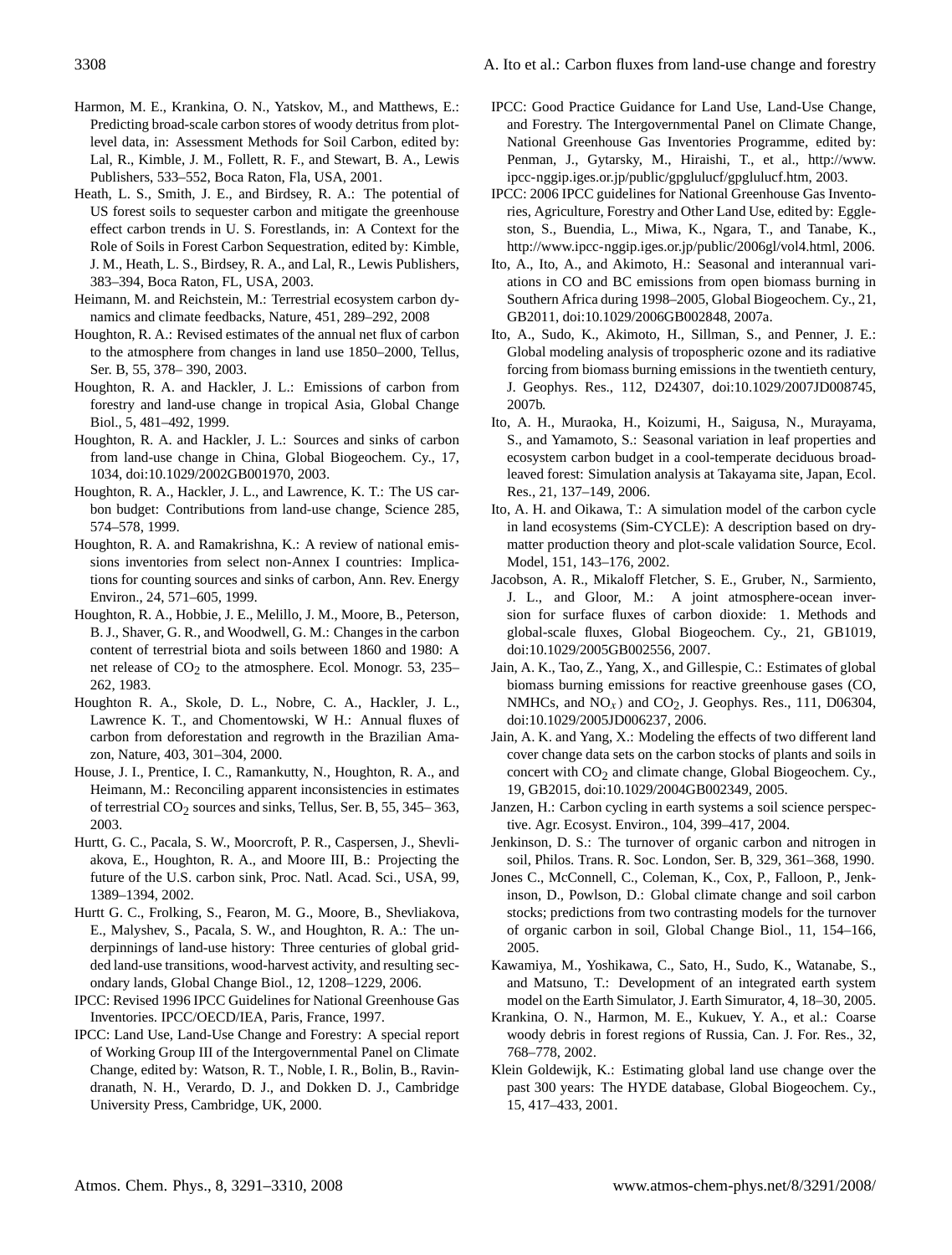- Klein Goldewijk, K. and Ramankutty, N.: Land cover change over the last three centuries due to human activities: The availability of new global data sets, GeoJournal, 61, 335–344, 2004.
- Knorr W., Prentice, I. C., House, J. I., and Holland, E. A.: Longterm sensitivity of soil carbon turnover to warming, Nature, 433, 298–301, 2005.
- Luo, Y., Wan, S., Hui, D., and Wallace, L. L.: Acclimatization of soil respiration to warming in a tall grass prairie, Nature, 413, 622–625, 2001.
- Matthews, E.: Global vegetation and land use: New high-resolution data bases for climate studies, J. Clim. Appl. Meteorol., 22, 474– 487, 1983.
- Matthews, E.: Global litter production, pools, and turnover times: Estimates from measurement data and regression models, J. Geophys. Res., 102, 18 771–18 800, 1997.
- McGuire, A. D., Sitch, S., Clein, J. S., et al.: Carbon balance of the terrestrial biosphere in the twentieth century: Analyses of  $CO<sub>2</sub>$ , climate and land use effects with four process based ecosystem models, Global Biogeochem. Cy. 15, 183–206, 2001.
- Nepstad, D. C, Verissimo, A., Alencar, A., Nobre, C., Lima, E., Lefebvre, P., Schlesinger, P., Potter, C., Moutinho, P., Mendoza, E., Cochrane, M., and Brooks, V.: Large-scale impoverishment of Amazonian forests by logging and fire, Nature, 398, 505–508, 1999.
- Norby, R. J., DeLucia, E. H., Gielen, B., et al.: Forest response to elevated CO2 is conserved across a broad range of productivity, Proc. Natl. Acad. Sci., USA, 102, 18 052–18 056, 2005.
- Oliveira, P. J. C., Asner, G. P., Knapp, D. E., Almeyda, A., Galván-Gildemeister, R., Keene, S., Raybin, R. F., and Smith, R. C.: Land-use allocation protects the Peruvian Amazon, Science, 31, 1233–1236, 2007.
- Olivier, J. G. J., and Berdowski, J. J. M.:Global emissions sources and sinks, in: The Climate System, Berdowski, J., Guicherit, R., and Heij, B. J. (Eds.), A. A. Balkema Publishers/Swets & Zeitlinger Publishers, Lisse, The Netherlands, 33–78, 2001.
- Pak, B. C. and Prather, M. J.: CO<sub>2</sub> source inversions using satellite observations of the upper troposphere, Geophys. Res. Lett., 28, 4571–4574, 2001.

Pacala, S. W., Hurtt, G. C., Baker, D., et al.: Consistent landand atmosphere-based US carbon sink estimates, Science, 292, 2316–2320, 2001.

- Pastor, J. and Post, W. M.: Development of a linked forest productivity-soil process model, Tech. Rep. ORNL/TM-9519, Oak Ridge Natl. Lab., Oak Ridge, Tenn, USA, 1985.
- Patra, P. K., Gurney, K. R., Denning, A. S., et al.: Sensitivity of inverse estimation of annual mean  $CO<sub>2</sub>$  sources and sinks to oceanonly sites versus all-sites observational networks, Geophys. Res. Lett., 33, L05814, doi:10.1029/2005GL025403, 2006.
- Pietsch, S. A. and Hasenauer, H.: Evaluating the self-initialization procedure for large-scale ecosystem models, Global Change Biol., 12, 1658–1669, 2006.
- Ramankutty, N. and Foley, J.: Characterizing patterns of global land use: An analysis of global croplands data, Global Biogeochem. Cy., 12, 667–685, 1998.
- Ramankutty, N. and Foley, J. A.: Estimating historical changes in global land cover: Croplands from 1700 to 1992, Global Biogeochem. Cy., 13, 997–1027, 1999.
- Ramankutty. N., Gibbs, H. K., Achard, F., DeFries, R., Foley, J. A., and Houghton, R. A.: Challenges to estimating carbon emissions from tropical deforestation, Global Change Biol., 13, 51– 66, 2007.
- Reich, P. B., Hobbie, S. E., Lee, T., et al.: Nitrogen limitation constrains sustainability of ecosystem response to  $CO<sub>2</sub>$ , Nature, 440, 922–925, 2006.
- Sarrat, C., Noilhan, J., Lacarrèreet P., et al.: Atmospheric  $CO<sub>2</sub>$ modeling at the regional scale: Application to the CarboEurope Regional Experiment, J. Geophys. Res., 112, D12105, doi:10.1029/2006JD008107, 2007.
- Schulze, E.-D., Mollicone D., Achard F., Matteucci G., Federici S., Eva H. D., and Valentini R.: Making deforestation pay under the Kyoto protocol?, Science, 299, 1669, 2003.
- Smith, J. E., Heath, L. S., and Woodbury, P. B.: How to estimate forest carbon for large areas from inventory data, J. For., 102, 25–31, 2004a.
- Smith, W. B., Miles, P. D., Vissage, J. S., and Pugh, S. A.: Forest Resources of the United States, 2002. General Technical Report NC-241, US Department of Agriculture Forest Service, North Central Research Station, St. Paul, MN, USA, 2004b.
- Stephens, B. B., Gurney, K. R., Tans, P. P., et al.: Weak northern and strong tropical land carbon uptake from vertical profiles of atmospheric CO2, Science, 316, 1732–1735, 2007.Sitch, S., Cox, P. M., Collins, W. J., and Huntingford, C.: Indirect radiative forcing of climate change through ozone effects on the land-carbon sink, Nature, 448, 791–794, 2007.
- Takata, K., Emori, S., and Watanabe, T.: Development of the minimal advanced of the surface interaction and runoff, Global Planetary Change, 38, 209–222, 2003.
- Thornthwaite, C. W. and Mather, J. R.: Instructions and tables for computing potential evapotranspiration and the water balance, Publ. Climatol., 10, 183–311, 1957.
- Thornton, P. E., Lamarque, J.-F., Rosenbloom, N. A., and Mahowald, N. M.: Influence of carbon-nitrogen cycle coupling on land model response to  $CO<sub>2</sub>$  fertilization and climate variability, Global Biogeochem. Cy., 21, GB4018, doi:10.1029/2006GB002868, 2007.
- US Environmental Protection Agency: Inventory of U.S. greenhouse gas emissions and sinks: 1990–2005, report, Off. of Atmos. Programs, Washington, D. C., USA, 2007.
- USDA: State Soil Geographic (STATSGO) Data Base Data use information. Miscellaneous Publication Number 1492, National Soil Survey Center, Natural Resources Conservation Service, US Department of Agriculture, Fort Worth, TX, USA, 1991.
- UNFCCC (United Nations Framework Convention on Climate Change): Sixth compilation and synthesis of initial national communications from Parties not included in Annex I to the Convention. Note by the Secretariat, Subsidiary Body for Implementation, FCCC/SBI/2005/18, Montreal, 2005.
- UNFCCC (United Nations Framework Convention on Climate Change): National greenhouse gas inventory data for the period 1990–2005. Note by the Secretariat, Subsidiary Body for Implementation, FCCC/SBI/2007/30, Bali, 2007.
- van Aardenne, J. A., Dentener, F. J., Olivier, J. G. J., Klein Goldewijk, C. G. M., and Lelieveld, J: A  $1^{\circ} \times 1^{\circ}$  resolution data set of historical anthropogenic trace gas emissions for the period 1890– 1990, Global Biogeochem. Cy., 15, 909–928, 2001.